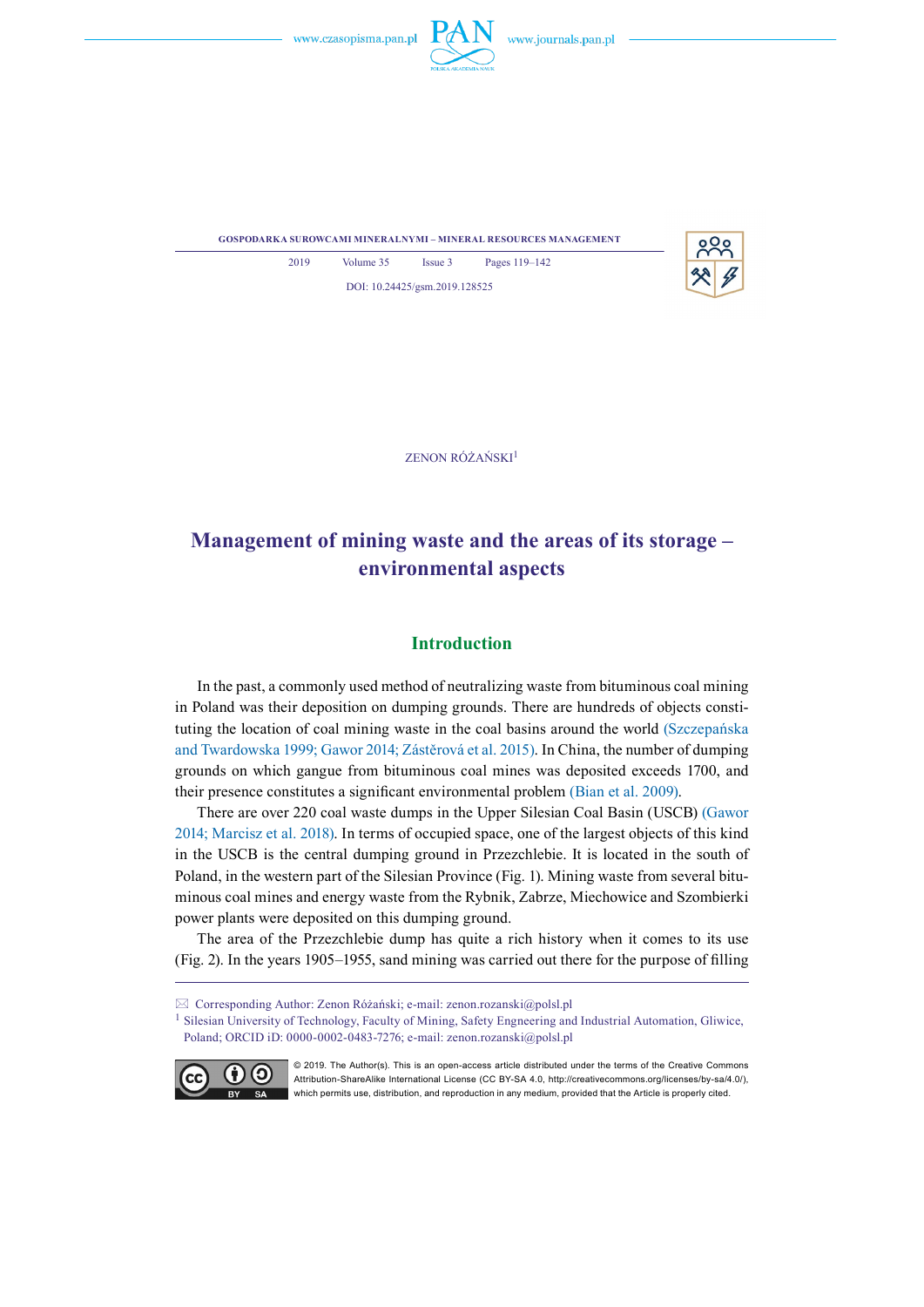

**120** Różański 2019 / Gospodarka Surowcami Mineralnymi – Mineral Resources Management 35(3), 119–142



Fig. 1. Localization of the Przezchlebie dumping ground

Rys. 1. Lokalizacja zwałowiska Przezchlebie



Fig. 2. Life cycle of the Przezchlebie dumping ground Sources: Różański 2009; www.bagry.republika.pl \* logistics center built on the site prepared from the coal waste – phot. Depenbrock Polska

Rys. 2. Cykl życia zwałowiska Przezchlebie

in post-mining voids in underground mining. The excavation created as a result of the sand extraction was filled with water and used as a place of recreation for the local population. In the 1960s, bituminous coal mining was gradually growing in the Polish mines. It was accompanied by the production of more and more waste. There was a growing demand for lands on which it was possible to deposit the generated coal waste. It was stated that water reservoirs in Przezchlebie would constitute a significant reservoir for depositing gangue.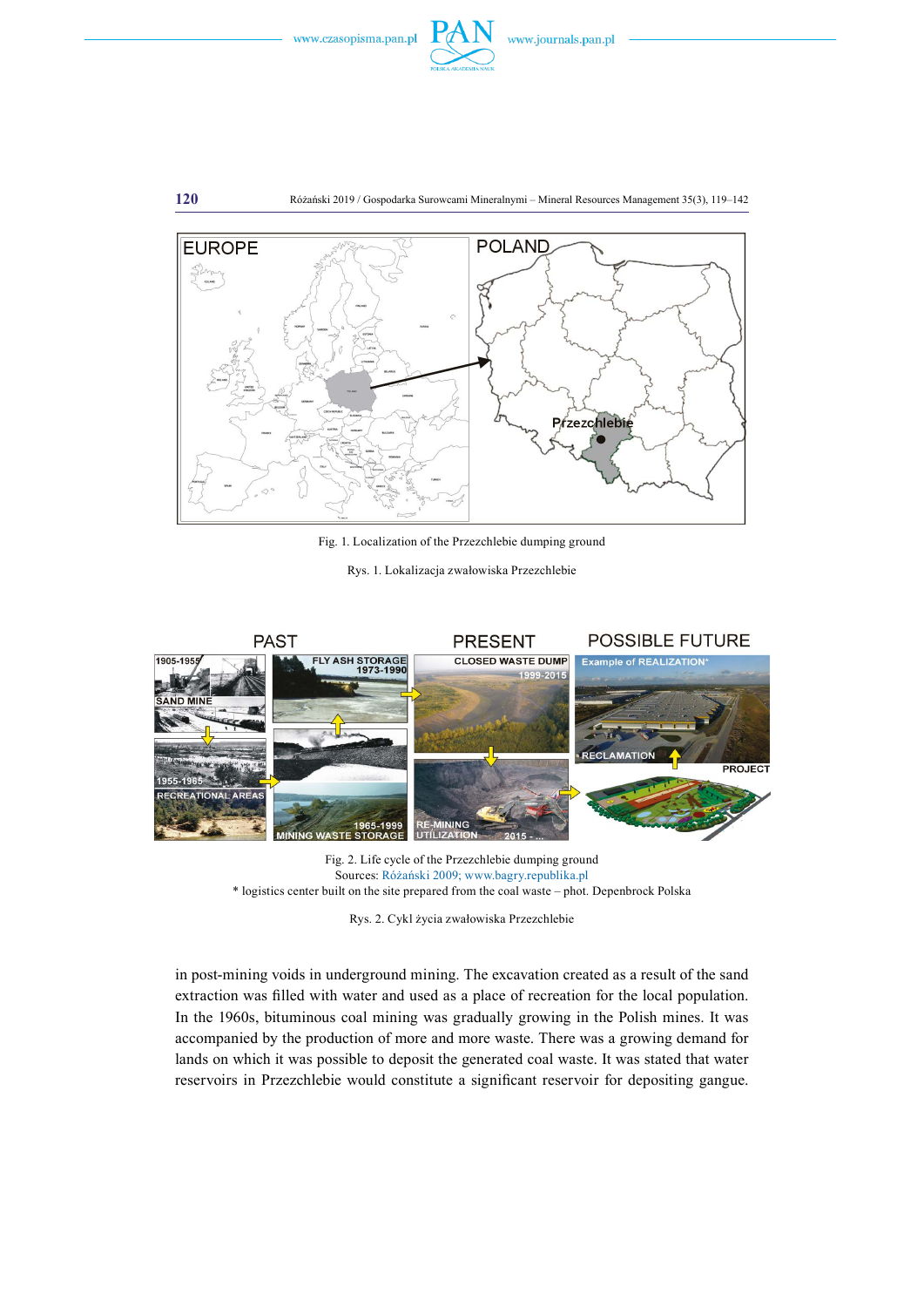

Różański 2019 / Gospodarka Surowcami Mineralnymi – Mineral Resources Management 35(3), 119–142 **121**

In the years 1965–1999 mining waste was deposited there. In parallel, energy waste was also deposited in the form of fly ash, the largest amounts of which were deposited in the years 1973–1990. As a result, a dumping ground with an area of nearly 150 ha was created, of which approx.  $45\%$  is occupied by a fly ash reservoir.

A dumping ground of mining and power plant waste can carry a number of negative effects on the environment (Carlson and Adriano 1993; Szczepańska and Twardowska 1999; Tiwary 2001; Sułkowski et al. 2008; Strzyszcz et al. 2009; Suponik and Blanko 2014). The large surface of the dumping ground facilitates contact with rainwater and air, which intensifies the process of leaching soluble components from the dumping ground. The leached substances (mainly chlorides, sulphates and heavy metals) can be a source of contamination of the surface waters, groundwaters and soils in the deposition areas. An adverse interaction between the collected mining and energy waste is also possible, which may increase the intensity of contamination leaching (Stefaniak et al. 2013). Fine-grained material present on the dumping ground, including fly ash, can cause pollination of the air. However, due to the content of flammable components (carbon, pyrite and others), there is a risk of self-ignition. This involves the emission of greenhouse and toxic gases into the atmosphere. In contrast to emissions from other post-mining sources, e.g. abandoned and liquidated ventilation shafts (Wrona et al. 2016; Wrona 2017), numerous toxic and odoriferous substances in fire gases exist, which are accompanied by a significant odor nuisance in the vicinity of the dumping ground (Różański 2009; Różański and Wrona 2010; Łączny et al. 2012; Fabiańska 2013; Stracher et al. 2014; Smoliński et al. 2016; Surovka et al. 2017; Plewa et al. 2017; Fabiańska et al. 2018).

In the article, the Przezchlebie dumping ground is considered an anthropogenic source of raw materials. This approach allows for the introduction of subsequent stages in the life of the described area, such as re-mining, use of waste, reclamation of the dumping ground and its management (Fig. 2). This is related to the reduction of its impact on the environment, including the reduction of fire risk and a range of economic and social benefits, e.g. new work places. There are positive examples of the management of industrial waste dumping grounds in Poland and in the world, while the treatment of such objects as anthropogenic raw material deposits already dates back to the 1990s (Nieć and Uberman 1995; Nieć 1999). Currently, due to rising prices of raw materials and the increasing costs of their extraction, resources trapped in dumping grounds are being used more and more frequently. On the occasion of re-mining, the condition of the environment can be improved, and new functions can be given to the areas where they are located. Such objects do not have to pose a threat to the environment, but after undergoing appropriate treatment, they may constitute industrial monuments, recreation zones or investment areas (Uberman and Ostręga 2004; Bian et al. 2009).

The purpose of the work was to assess the impact of the dumping ground and the material collected on it on the water and nature environment as well as to determine the possibilities of its use. Determining the properties of waste will allow to determine the possible directions of its management in the current deposition location or outside it. For the purposes the study, tests were carried out on the coal waste dumping ground. The quality assessment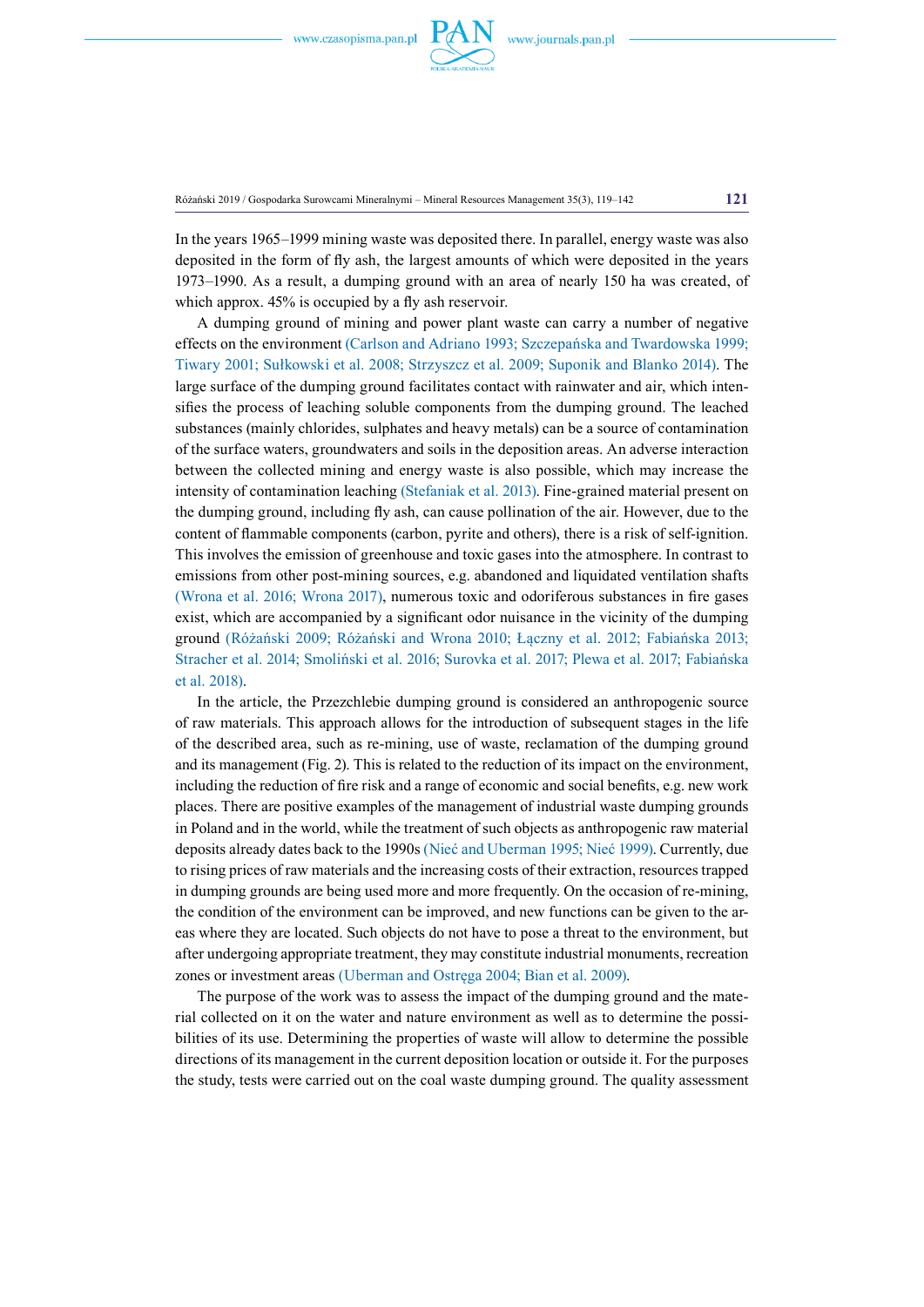

**122** Różański 2019 / Gospodarka Surowcami Mineralnymi – Mineral Resources Management 35(3), 119–142

of the waste itself and the eluates resulting from their leaching were made. In addition, analysis on the chemical composition and physicochemical parameters of groundwater present in the dumping ground area were carried out. In order to assess the fire hazard, tests on the thermal state of the dumping ground were conducted as well.

## **1. Materials and methods**

### **1.1. Sampling**

Seven samples of primary coal waste were collected in the Przezchlebie dumping ground. The samples were collected from three existing mining excavations. The minimum weight of each sample amounted to 20 kg. A single sample consisted of material taken from different places at a one site.

The samples marked as S1 and S2 were collected from the bottom of an excavation located in the western part of the dumping ground. The samples marked as S3 and S4 were taken from a smaller excavation located in the central part of the object. The samples marked as S5, S6 and S7 were collected from a larger excavation located in the central part of the dumping ground. The depth of sampling measured from 3 to 9 m in relation to the top of the dumping ground. The samples were taken from a slope and a bottom of each excavation. The depth of western excavation was 9 m and the depth of central excavations was 6 m. Figure 3 shows the locations of the sampling sites.

Samples for analysis were prepared and averaged according to the PN-G-04502:1990 standard. By mixing samples S1 and S2, sample S–I was created, samples S3 and S4 resulted in obtaining sample S–II, while samples S5, S6 and S7 collected in the largest central excavation were used to obtain sample S–III. Thus, 3 samples representing particular excavations were collected.

In order to assess the current impact of the dumping ground on groundwater, water samples from two piezometers W1 and W2 located within the dumping ground area at a distance of 40–50 m from its border were also collected for testing (location shown in Fig. 3).

A water table of quaternary level usually stands in this area. Naturally occurring sands and made soils (coal waste) within the dump are the aquifer. The flow of shallow groundwater occurs mainly in the south-west direction (Kowalska 2012; Chmura 1998), which indicates that the piezometers were located on the outflow of water from the dump. The ordinates of the area where the piezometers were made correspond to 270.1 and 271.3 m a.s.l. respectively, and the depth at which the groundwater table was found is 17–18 m.

The samples in the amount of approx. 3 litres of water from each of the piezometers were collected using a sampler. During the collection, the depth of the groundwater table in both piezometers was also determined. The water samples were filtered using a microfiltration kit prior to the analysis.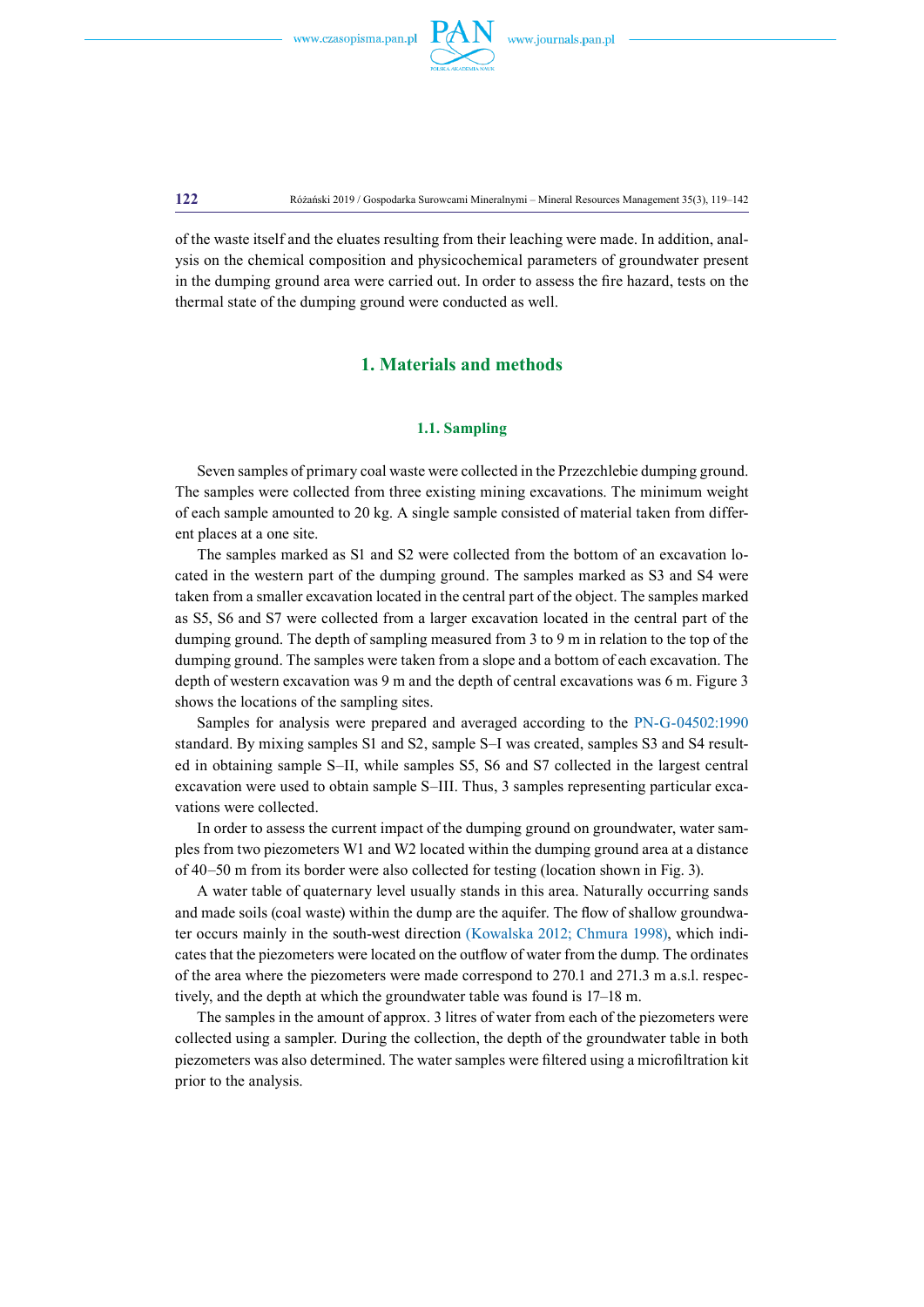





Fig. 3. Location of sampling sites and measurement points S1–S7 – samples of coal waste, W1–W2 – samples of groundwater, P1–P18 – points of temperature and gas concentration measurement) Source: own results using Google Maps

Rys. 3. Lokalizacja miejsc poboru próbek i punktów pomiarowych S1–S7 – próbki odpadów powęglowych, W1–W2 – próbki wód gruntowych, P1–P18 – punkty pomiaru temperatury i stężeń gazów

### **1.2. Coal waste chemical composition tests**

In order to determine the chemical composition of the waste, an analysis of the samples was carried out according to the PN-G-04528 standard. In particular, the following were marked:  $SiO_2$ ,  $Al_2O_3$ ,  $TiO_2$ ,  $Fe_2O_3$ ,  $CaO$ ,  $MgO$ ,  $K_2O + Na_2O$ ,  $S_c$ , C. The determination of total sulphur  $S_t$  was carried out using the LECO SC-132 apparatus in accordance with the PN-G-04584:2001 standard, whereas carbon C content was determined using the Tiurin oxidimetric method.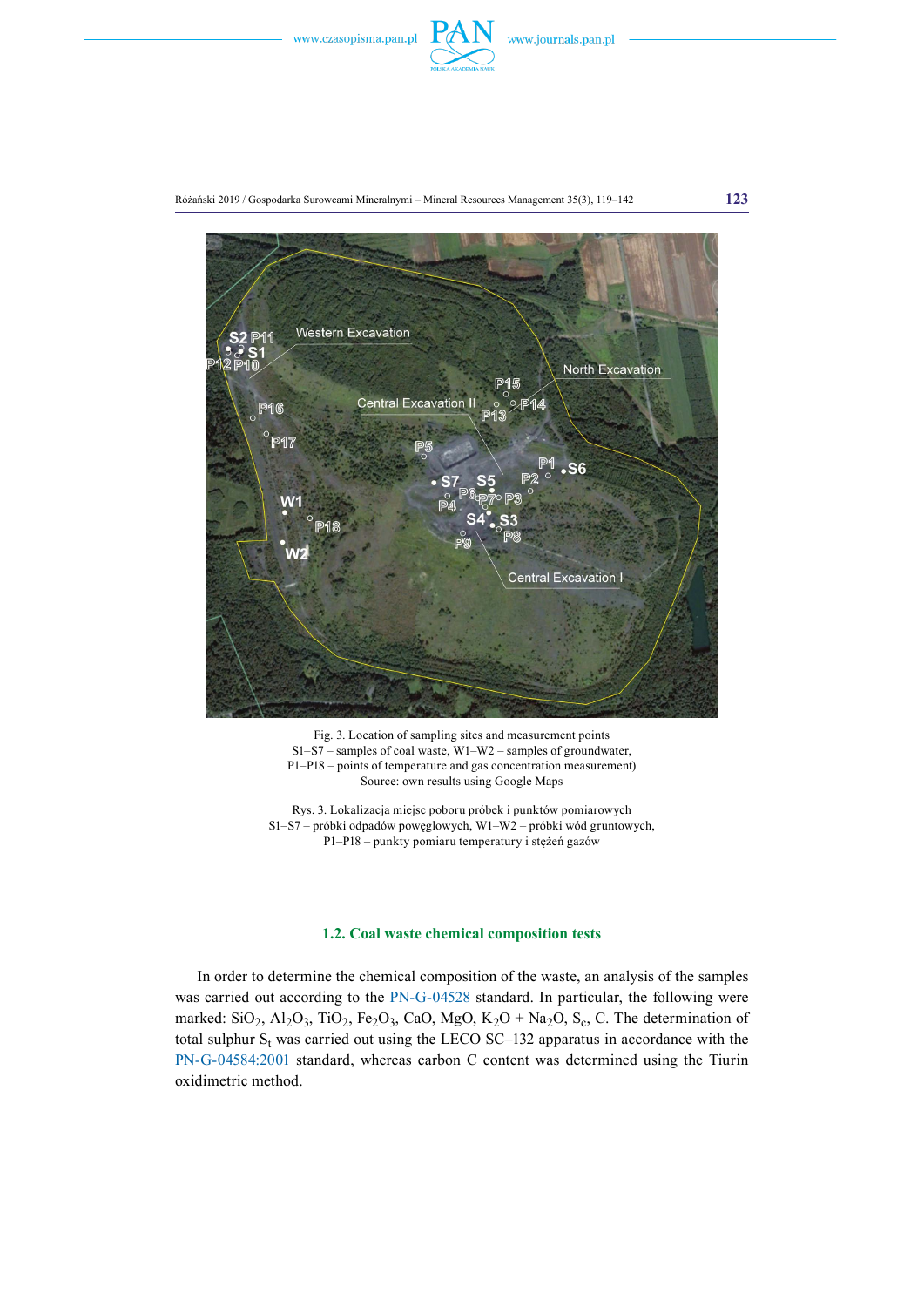

**124** Różański 2019 / Gospodarka Surowcami Mineralnymi – Mineral Resources Management 35(3), 119–142

#### **1.3. Analysis of water extract and groundwater**

The leaching tests were carried out on coal waste from the dumping ground in accordance with the PN-EN 12457-4:2006 standard. The liquid/solid waste (L/S) ratio in the leaching tests was 10:1.

Temperature, pH, reduction potential (ORP), electrolytic conductivity and TDS (sum of solutes) in eluates and groundwater samples were determined using electrometric methods (PORTAMESS 913 pH with SenTix 41 combined electrode; PORTAMESS 913 pH with POLYPLAST ORP electrode; PORTAMESS 913 Cound).

Using the UV-Vis DR5000 HachLange spectrophotometer, an analysis of the eluates generated during the leaching tests and groundwater samples was carried out. The concentrations of chromium (VI), sulphates, sulphides, total iron and iron (II), free cyanides, volatile phenols, ammonium, nitrate and ammonium nitrogen were determined. Chlorine concentrations were determined using the Mohr method in accordance with the PN-ISO9297:1994 standard. Determinations of metal content (arsenic, barium, chromium, tin, zinc, aluminum, cadmium, cobalt, magnesium, manganese, copper, molybdenum, nickel, lead, mercury, vanadium, calcium, selenium, thallium, antimony, boron) were carried out by inductively coupled plasma atomic emission spectroscopy (ICP-AES) method, using the JY 2000 spectrometer. The hardness of water and the content of chlorides were determined using the versenate and Mohr method respectively, and the chemical oxygen demand (COD) using the dichromate method.

#### **1.4. Thermal state tests**

Tests of the thermal state of the dumping ground were carried out in accordance with the methods used, resulting from many years of experience of scientific units dealing with the problem of fire hazard on the coal waste dumps (Łączny et al. 2012; Jelínek et al. 2015; Różański et al. 2017). They were carried out periodically in the years 2014–2018. The tests consisted in temperature measurements of waste material and gas concentrations. The following methods were used:

- non-contact temperature measurements of the dumping ground surface based on the infrared principle using a pyrometer and a thermal imaging camera,
- measurements of the temperature inside the dumping ground (at a depth of up to 1 m),
- $\bullet$  checking the atmosphere composition inside the dumping ground (concentrations of  $O_2$ , CO, CO<sub>2</sub> at a depth of up to 1 m).

The following measuring apparatus was used:

- Flir E6 thermal imaging camera,
- RAYNGER MX4 pyrometer,
- ◆ HD9016 termometer with K type thermocouple probes,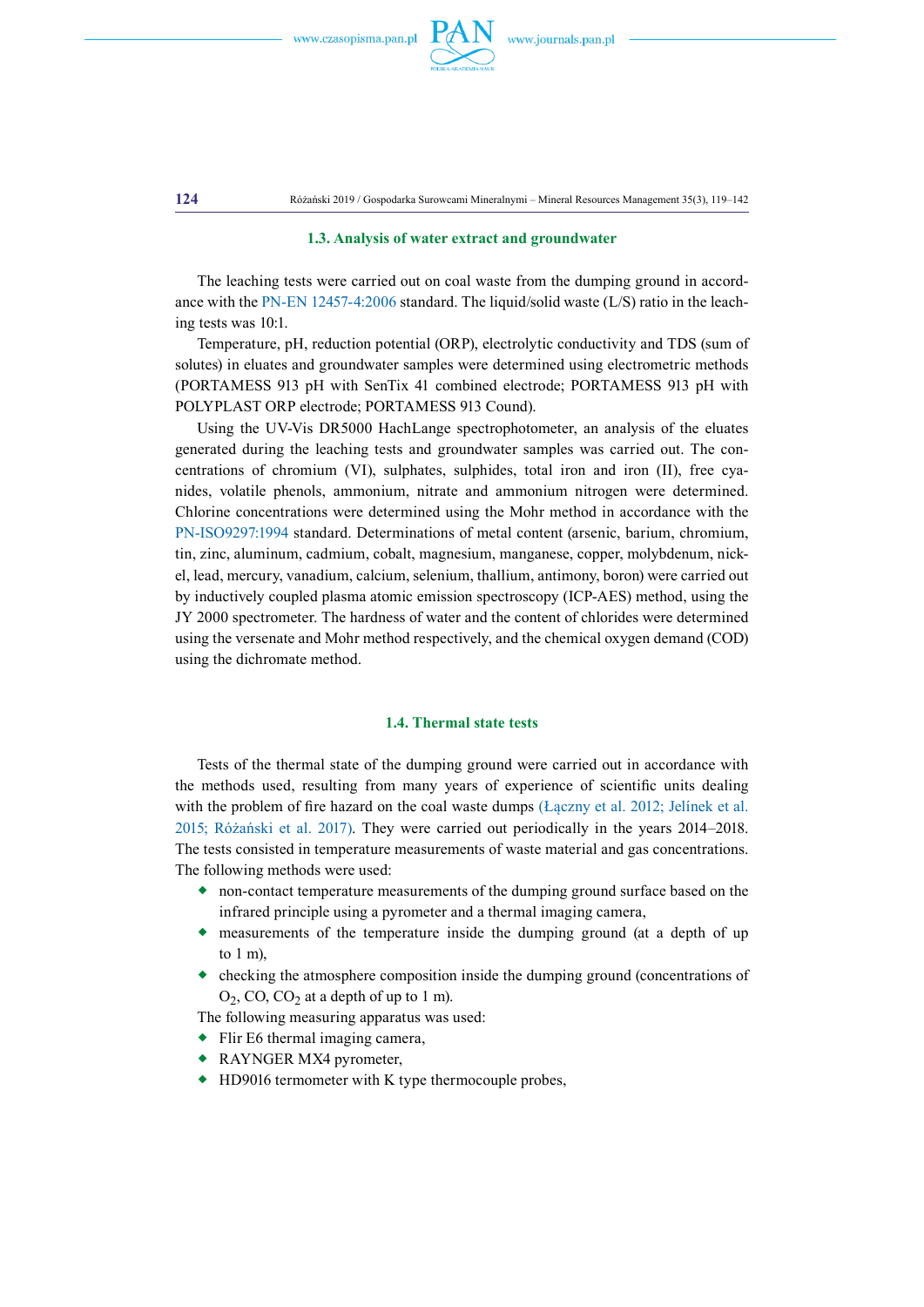Różański 2019 / Gospodarka Surowcami Mineralnymi – Mineral Resources Management 35(3), 119–142 **125**

- Dräger X-am 7000 multi-gas analyzer,
- Kestrel 4500N multifunction meter (measurement of atmosphere parameters).

Thermovision studies mainly covered the slopes of existing mining excavations and the tops in their vicinity as areas most endangered by endogenic fire. Tests of the dumping ground interior were carried out at selected points whose location was shown in Figure 3.

# **2. Results and discussion**

### **2.1. Chemical composition of coal waste**

The chemical composition of coal waste in various regions, or the average composition of numerous regions or even the entire USCB, is given in by a number of authors in their publications (e.g. Szczepańska 1987; Skarżyńska 1995; Stefaniak and Twardowska 2006; Bzowski 2008; Bojarska and Bzowski 2012). The chemical composition of mining and power plant waste affects the formation of secondary products and the possibility of leaching soluble components into the water. The pH of the waste itself and the water infiltrating through the dumping ground is crucial (Skarżyńska 1995).

The main components in mining wastes sampled from the Przezchlebie dumping ground are (in %  $\pm$  SD) SiO<sub>2</sub> = 45.22  $\pm$  2.51 and Al<sub>2</sub>O<sub>3</sub> = 18.48  $\pm$  1.20. The average contents of other significant components amount to TiO<sub>2</sub> = 0.99  $\pm$  0,03; Fe<sub>2</sub>O<sub>3</sub> = 4.06  $\pm$  0.24; CaO = 1.40  $\pm$  0.42;  $MgO = 1.41 \pm 0.41$ ;  $K_2O + Na_2O = 1.21 \pm 0.06$ ;  $S_t = 0.442 \pm 0.21$ ;  $C = 11.69 \pm 1.45$ . The content of the presented substances for individual samples showed a similar level. A slight variation was noticed only in the case of content C, where the highest value reached almost 13% (for sample S–III).

As stated by Bojarska and Bzowski (2012), the nature of carboniferous waste results from the quantitative presence of quartz, feldspars and clay minerals in this waste. Quantities of basic minerals: quartz, kaolinite, illite and feldspars without the need for their testing are determined by the ratio of aluminum content to silica content  $A1_2O_3/SiO_2$ . The tested waste is characterized by the value of this indicator amounting to 0.409, which corresponds to a three-component mixture of quartz  $+$  kaolinite  $+$  illite in a 1:1:1 ratio.

Comparing the chemical composition of coal waste from the Przezchlebie dumping ground with the values presented by Skarżyńska (1995), it can be stated that the composition of the tested waste does not differ from the composition of Polish carboniferous waste as well as waste from mines in other countries (Czech Republic, Slovakia, Spain, Great Britain, Brazil). In the last decades of the previous century, the ranges of content of the same components in waste from the Polish bituminous coal mining industry were as follows (in %):  $SiO_2 = 35-60$ ,  $Al_2O_3 = 17-28$ ,  $TiO_2 = 0.1-1.7$ ;  $Fe_2O_3 = 1.5-5.5$ ; CaO = 0.3-1.8; MgO =  $= 0.3-2.1$ ; K<sub>2</sub>O = 0.1–5.5; Na<sub>2</sub>O = 0.01–0.7 (Skarżyńska 1995).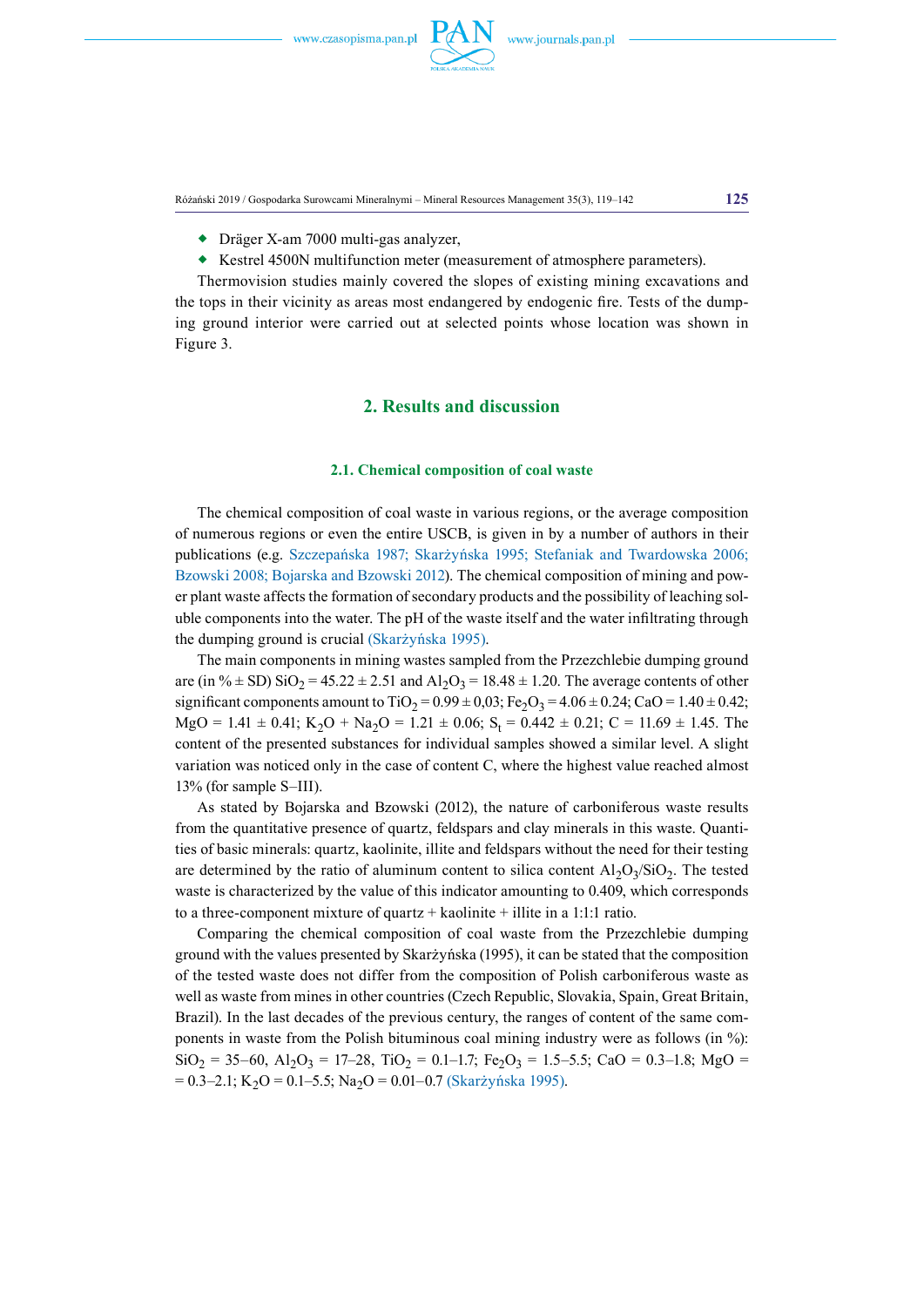

**126** Różański 2019 / Gospodarka Surowcami Mineralnymi – Mineral Resources Management 35(3), 119–142

The relatively low content of  $K_2O$  and  $Na_2O$  in the tested material means that in the case of its application for reclamation, it may require an additional supply of potassium as an important biogenic component. However, as experience shows, after the use of coal waste for reclamation, potassium activation takes place at the stage of weathering, which will increase its availability for plants. Observations of biologically reclaimed areas using carboniferous gangue in the area of the Upper Silesian Coal Basin indicate that the introduced plants usually sufficiently use the available amounts of potassium and do not suffer from its deficiency (Bojarska and Bzowski 2012).

In turn, Bzowski (2008) states that the content of elements: As, Ba, Cr, Zn, Co, Cu, Ni, Pb, Hg expressed in mg per kg of dried waste are contained respectively in the ranges of 2–5, 505–683, 89–144, 186–270, 35–54, 142–170, 30–67 and 38–76 for waste deposited on one of the dumping grounds in USCB. Table 1 presents the contents of the following elements: Ba, Cr, Zn, Co, Mn, Cu and Ni for the Przezchlebie dumping ground. It can be noticed that concentrations of elements in waste deposited in the Przezchlebie dumping ground overlap with the data presented by Bzowski (2008).

The stated content of carbon (10.08–12.91%) and sulphur (0.263–0.669%), mainly related to the presence of pyrite, creates a fire hazard in coal waste. This is a result of a natural oxidation process accompanied by the release of heat and gases into the atmosphere. Self- -heating is a common environmental problem that occurs on this type of objects (Sułkowski et al. 2008; Różański, 2009; Łączny et al. 2012; Fabiańska et al. 2013; Surovka et al. 2017). Therefore, the direct use of waste from the Przezchlebie dumping ground in reclamation or other engineering works (land levelling, construction of embankments, etc.) requires fire prevention. The elimination of fire hazard and the improvement of waste properties, as well as the possibility of its use, will be positively influenced by the separation of coal from waste.

Table 1 presents concentrations of selected metals (mg/kg of dry weight), which pose a risk particularly important for the protection of the ground surface. The table also contains the permissible content of these substances in the soil, defined for the depth of 0–0.25 m below ground level, with the division including land groups distinguished on the basis of their use, and land subgroups distinguished on the basis of the soil properties determined for land group II (Ordinance ME 2016). Due to the content of the abovementioned metals, coal waste deposited on the examined dumping ground can be used on the group II–3, III and IV soils. Exceeding the content of barium and cobalt, for the most part, is the reason for limiting their wider use in other land groups. However, the increased baron content is natural for carboniferous waste in the entire USCB area.

As a result of the recovery of coal from the Przezchlebie dumping ground, the content of the analyzed metals will increase. Assuming that it will be possible to recover coal at the level of 7.7% (Różański et al. 2016), the content of metals in the material may increase even by 7.2% in relation to the values presented in Table 1. This may cause a reduction in the use of waste on group II–3 lands due to a small exceeding of the permissible concentration of barium and cobalt, the contents of which will amount to 617 and 52 mg/kg d.m. respectively.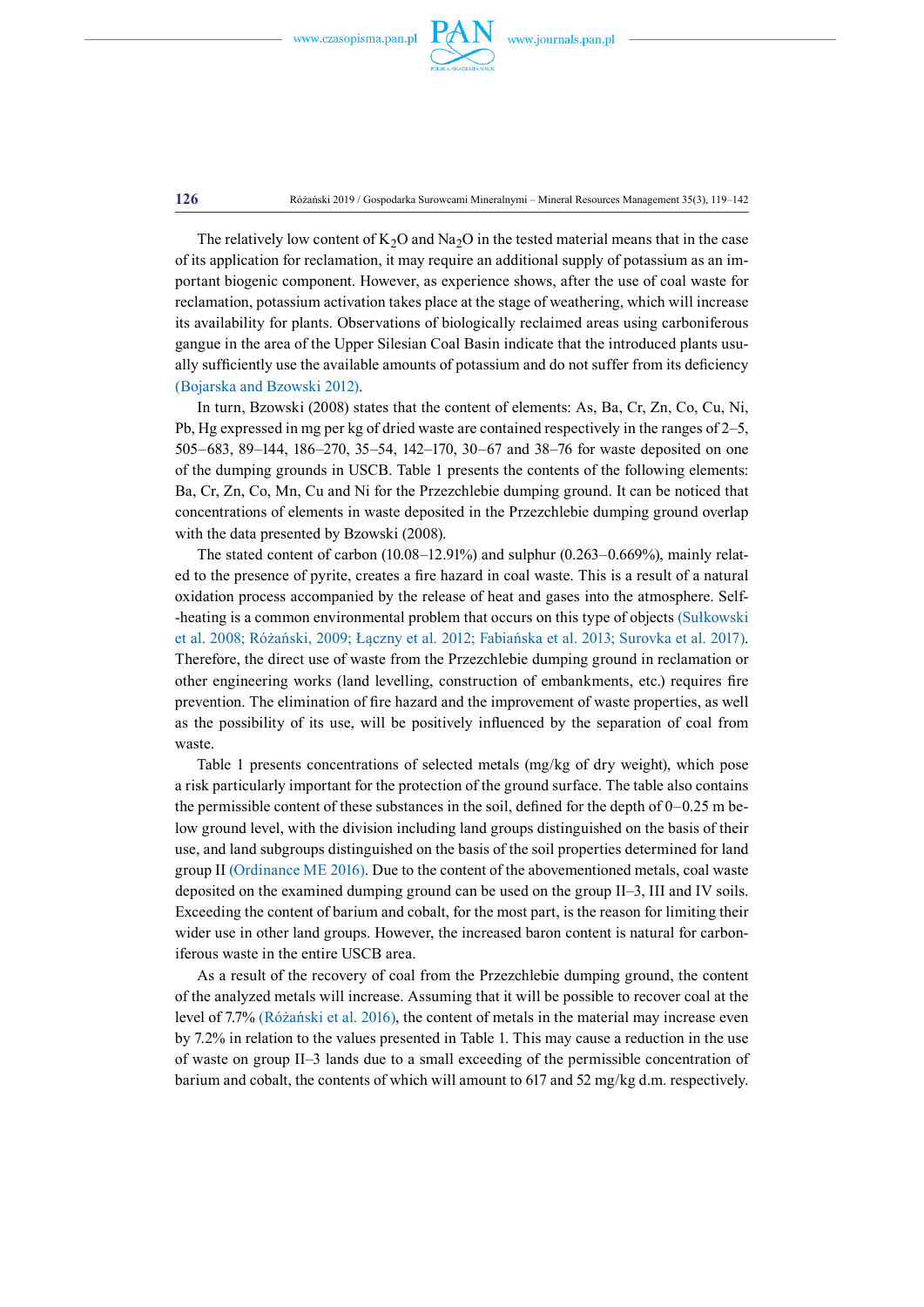

Różański 2019 / Gospodarka Surowcami Mineralnymi – Mineral Resources Management 35(3), 119–142 **127**

|                                                                                                                                           |  |                                                                             |                       | Group IV              | 1500          | 200                | 1000 | 600            | I                     | 500   | 1000             |
|-------------------------------------------------------------------------------------------------------------------------------------------|--|-----------------------------------------------------------------------------|-----------------------|-----------------------|---------------|--------------------|------|----------------|-----------------------|-------|------------------|
|                                                                                                                                           |  |                                                                             |                       | Group III             | 1000          | 100                | 500  | 300            | I                     | 300   | 1000             |
|                                                                                                                                           |  | The highest permissible value in grounds acc. Ordinance ME 2016, mg/kg (DW) |                       | $II-3$                | 600           | $50\,$             | 500  | 300            | I                     | 300   | 1000             |
|                                                                                                                                           |  |                                                                             | Group II              | $\Box$                | 400           | $\mathfrak{D}$     | 300  | 150            | I                     | 150   | 500              |
|                                                                                                                                           |  |                                                                             |                       | $\Xi$                 | 200           | 20                 | 150  | $\approx 0$    | I                     | 100   | 300              |
|                                                                                                                                           |  |                                                                             | Group 1               | 400                   | $\mathcal{S}$ | 200                | 200  | I              | 150                   | 500   |                  |
|                                                                                                                                           |  |                                                                             |                       | $\overline{\text{S}}$ | 132           | 25                 | 51   | 38             | 425                   | 27    | 50               |
| Iabela 1. Zawartość wybranych metali w odpadach i wartości dopuszczalne<br>The content of selected metals in waste and permissible values |  |                                                                             |                       | Average               | 576           | $\frac{1}{2}$      | 76   | 130            | 1573                  | 85    | 167              |
|                                                                                                                                           |  | Mass content mg/kg dry weight (DW)                                          | Sample                | $S-III$               | 681           | 68                 | 88   | 155            | 1671                  | $\Xi$ | 201              |
|                                                                                                                                           |  |                                                                             | Sample<br><b>S-II</b> |                       | 618           | 57                 | 80   | 87             | 1108                  | 87    | $\frac{1}{10}$   |
|                                                                                                                                           |  |                                                                             | Sample<br>S-I         |                       | 428           | $\bar{\mathsf{c}}$ | 59   | $\frac{49}{5}$ | 1941                  | 58    | $\overline{191}$ |
| Table 1.                                                                                                                                  |  |                                                                             | Metal                 |                       | Ba            | S                  | ð    | ්              | $\sum_{n=1}^{\infty}$ | Ż     | $\mathbb{Z}^n$   |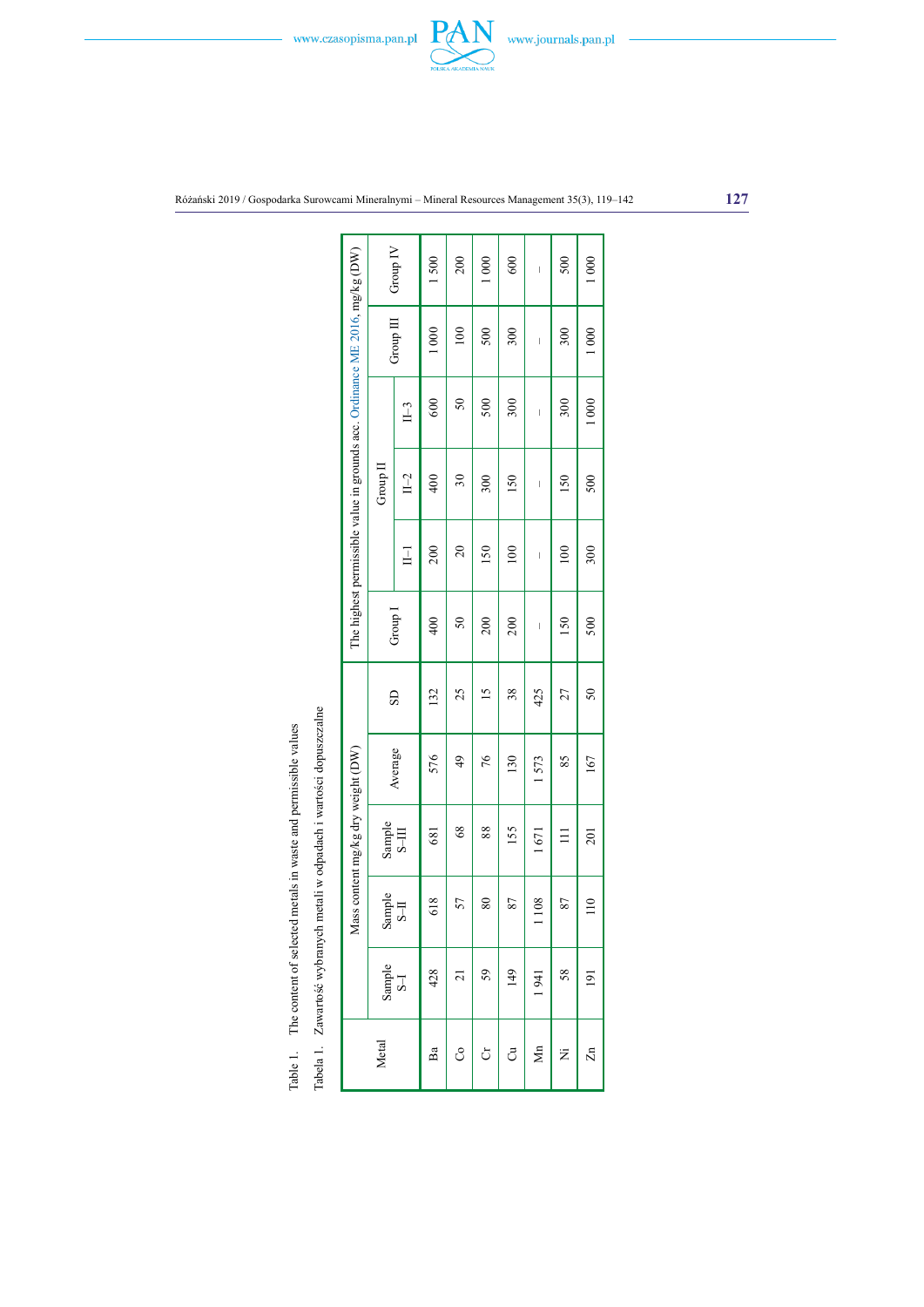

**128** Różański 2019 / Gospodarka Surowcami Mineralnymi – Mineral Resources Management 35(3), 119–142

A vital problem when it comes to the possibility of using industrial waste is its radioactivity. Regarding the mining waste from the Przezchlebie dumping ground, the results of radioactivity tests were presented in the work (Skarżyńska et al. 1993). All samples from the dumping ground showed the concentration of radionuclides in the range of values for the lithosphere, e.g. 0–100 Bq/kg <sup>226</sup>Ra, 0–100 Bq/kg <sup>228</sup>Th and 0–780 Bq/kg <sup>40</sup>K. For comparison, the ranges of concentration values for soils in Poland are:  $4.3-128.3$  Bq/kg  $^{226}$ Ra, 3.6–77 Bq/kg <sup>228</sup>Th and 63–924 Bq/kg <sup>40</sup>K (Isajenko et al. 2014). The contents of radionuclides in the waste deposited in Przezchlebie do not therefore constitute an obstacle to their use.

### **2.2. Properties and composition of water extracts**

In order to assess the current impact of waste collected on the Przezchlebie dumping ground on the environment and the possibilities of its use, leaching tests were also carried out. The test results are summarized in Table 2.

The tests indicate that the eluates have a very low hardness level, and the pH of individual samples is slightly acidic – close to neutral (on average, the pH value amounted to 6.71). This is a favorable feature of the tested material from the point of view of the possibility of material utilization in biological reclamation. Most plants require a neutral or slightly acidic reaction for optimal growth and development (Klatka et al. 2017).

Concentrations of chlorides measuring the salinity of water extracts are significant from the point of view of their environmental impact (plants and waters). The tested samples showed a very low concentration of  $Cl^-$ , at the level of 5.55 mg/dm<sup>3</sup> in the first sample, and below the limit of determination in the other two. Low values are probably the effect of water infiltrating the dumping ground at the sampling site. The sulphate concentration  $(41 \text{ mg/dm}^3)$  on average) is also well below the permissible value determined in the Journal of Laws (Ordinance ME 2014). Therefore, they should be considered harmless to plants introduced on substrates made of the tested waste. A low concentration of sulphates is also beneficial in terms of the suitability of the tested waste for the production of concrete or cement.

Among the elements tested in the water extract, only baron (average concentration of 11.3 mg/dm<sup>3</sup>) exceeds the permissible value given in the Journal of Laws Regulation (Ordinance ME 2014) several times. This is connected with naturally increased contents of this element in carboniferous rocks in the area of USCB.

The values of element concentrations in the eluates are definitely lower than the values of concentrations in the pore water presented in the work (Twardowska et al. 2004). It follows that as a result of many years of depositing on the dumping ground, the potential of waste related to metal leaching has been significantly reduced. On the other hand, slightly higher concentrations of TDS and  $SO_4^2$  were observed in water extracts. In pore waters, the TDS content was  $3.004-14.603$  mg/dm<sup>3</sup>, whereas the concentration amounted to  $SO_4^2$ <sup>-1.762–8.187 mg/dm<sup>3</sup>.</sup>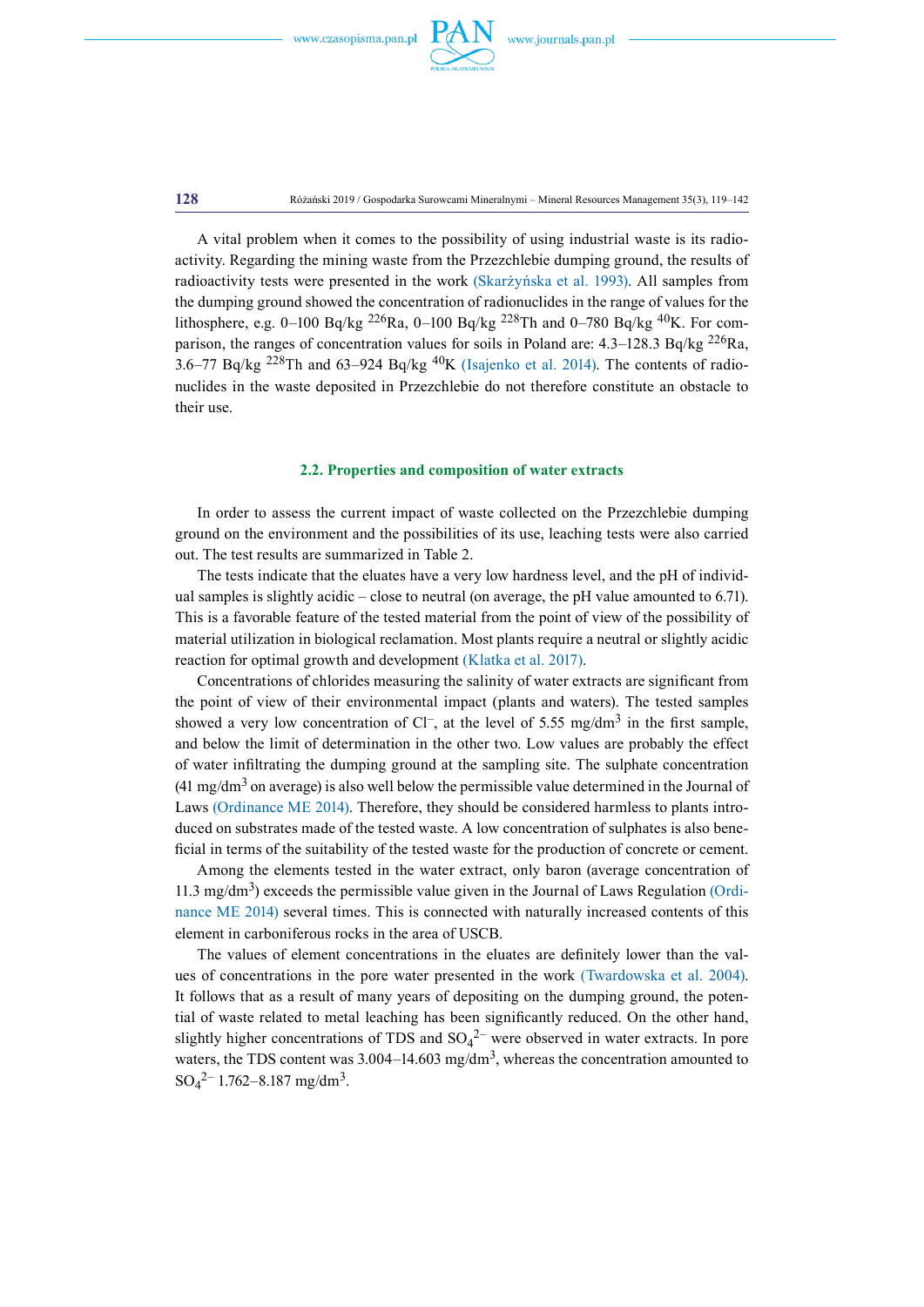



Table 2. Properties and chemical composition of water extract from mining waste

Tabela 2. Właściwości i skład wyciągu wodnego z odpadów

|                            |                      | Value in the leachate $(L/S) = 10$ , dm <sup>3</sup> /kg | Highest   |            |         |                                                          |
|----------------------------|----------------------|----------------------------------------------------------|-----------|------------|---------|----------------------------------------------------------|
| Parameter                  | Unit                 | Sample I                                                 | Sample II | Sample III | Average | permissible<br>limit acc.<br>Ordinance<br><b>ME 2014</b> |
| Temperature                | $^{\circ}{\rm C}$    | 19.5                                                     | 19.8      | 19.8       | 19.7    | $\overline{a}$                                           |
| pH                         |                      | 6.78                                                     | 6.67      | 6.67       | 6.71    | $6.5 - 9$                                                |
| Electrolytic conductivity  | $\mu$ S/cm           | 184.9                                                    | 172.3     | 180.7      | 179.3   | $\qquad \qquad -$                                        |
| Total dissolved solids TDS | mg/dm <sup>3</sup>   | 93                                                       | 86        | 90         | 89.7    |                                                          |
| Salinity                   | g/kg                 | $BDL*$                                                   | $BDL*$    | $BDL*$     | BDL*    |                                                          |
| Redox potential ORP        | mV                   | 110                                                      | 155       | 166        | 144     |                                                          |
| Carbonate hardness         | mmol/dm <sup>3</sup> | 0.50                                                     | 0.32      | 0.50       | 0.44    |                                                          |
| Total hardness             | mmol/dm <sup>3</sup> | 0.66                                                     | 0.57      | 0.59       | 0.61    | $\overline{\phantom{0}}$                                 |
| Calcium hardness           | mmol/dm <sup>3</sup> | 0.38                                                     | 0.36      | 0.38       | 0.37    | $\overline{\phantom{0}}$                                 |
| Magnesium hardness         | mmol/dm <sup>3</sup> | 0.28                                                     | 0.21      | 0.21       | 0.24    |                                                          |
| O <sub>2</sub>             | mg/dm <sup>3</sup>   | 8.8                                                      | 8.7       | 8.7        | 8.7     | $\overline{\phantom{0}}$                                 |
| $Cl^-$                     | mg/dm <sup>3</sup>   | 5.55                                                     | $<$ 5     | $<$ 5      | < 5.55  | 1 000                                                    |
| $SO_4^{2-}$                | mg/dm <sup>3</sup>   | 40                                                       | 39        | 43         | 41      | 500                                                      |
| Ca                         | mg/dm <sup>3</sup>   | 15.23                                                    | 14.43     | 15.23      | 14.96   | $\overline{\phantom{0}}$                                 |
| Mg                         | mg/dm <sup>3</sup>   | 8.76                                                     | 6.81      | 6.86       | 7.48    |                                                          |
| As                         | mg/dm <sup>3</sup>   | 0.012                                                    | 0.012     | 0.014      | 0.013   | 0.1                                                      |
| Ba                         | mg/dm <sup>3</sup>   | 11.0                                                     | 8.0       | 15.0       | 11.3    | $\overline{2}$                                           |
| Cd                         | mg/dm <sup>3</sup>   | < 0.001                                                  | < 0.001   | < 0.001    | < 0.001 | 0.4                                                      |
| Co                         | mg/dm <sup>3</sup>   | < 0.01                                                   | < 0.01    | < 0.01     | < 0.01  | $\mathbf{1}$                                             |
| Cr                         | mg/dm <sup>3</sup>   | 0.05                                                     | 0.01      | 0.03       | 0.03    | 0.1                                                      |
| Cr(VI)                     | mg/dm <sup>3</sup>   | 0.011                                                    | 0.009     | 0.008      | 0.009   | 0.1                                                      |
| Cu                         | mg/dm <sup>3</sup>   | 0.03                                                     | 0.01      | 0.04       | 0.03    | 0.5                                                      |
| Fe                         | mg/dm <sup>3</sup>   | 0.04                                                     | 0.03      | 0.01       | 0.03    | 10                                                       |
| Mn                         | mg/dm <sup>3</sup>   | 0.016                                                    | 0.009     | 0.017      | 0.01    | $\equiv$                                                 |
| Mo                         | mg/dm <sup>3</sup>   | 0.016                                                    | 0.020     | 0.016      | 0.017   | $\mathbf{1}$                                             |
| Ni                         | mg/dm <sup>3</sup>   | 0.014                                                    | 0.018     | 0.015      | 0.02    | 0.5                                                      |
| Pb                         | mg/dm <sup>3</sup>   | < 0.005                                                  | < 0.005   | < 0.005    | < 0.005 | 0.5                                                      |
| Zn                         | mg/dm <sup>3</sup>   | 0.51                                                     | 0.07      | 0.99       | 0.52    | $\overline{c}$                                           |

\* BDL – below the detection limit.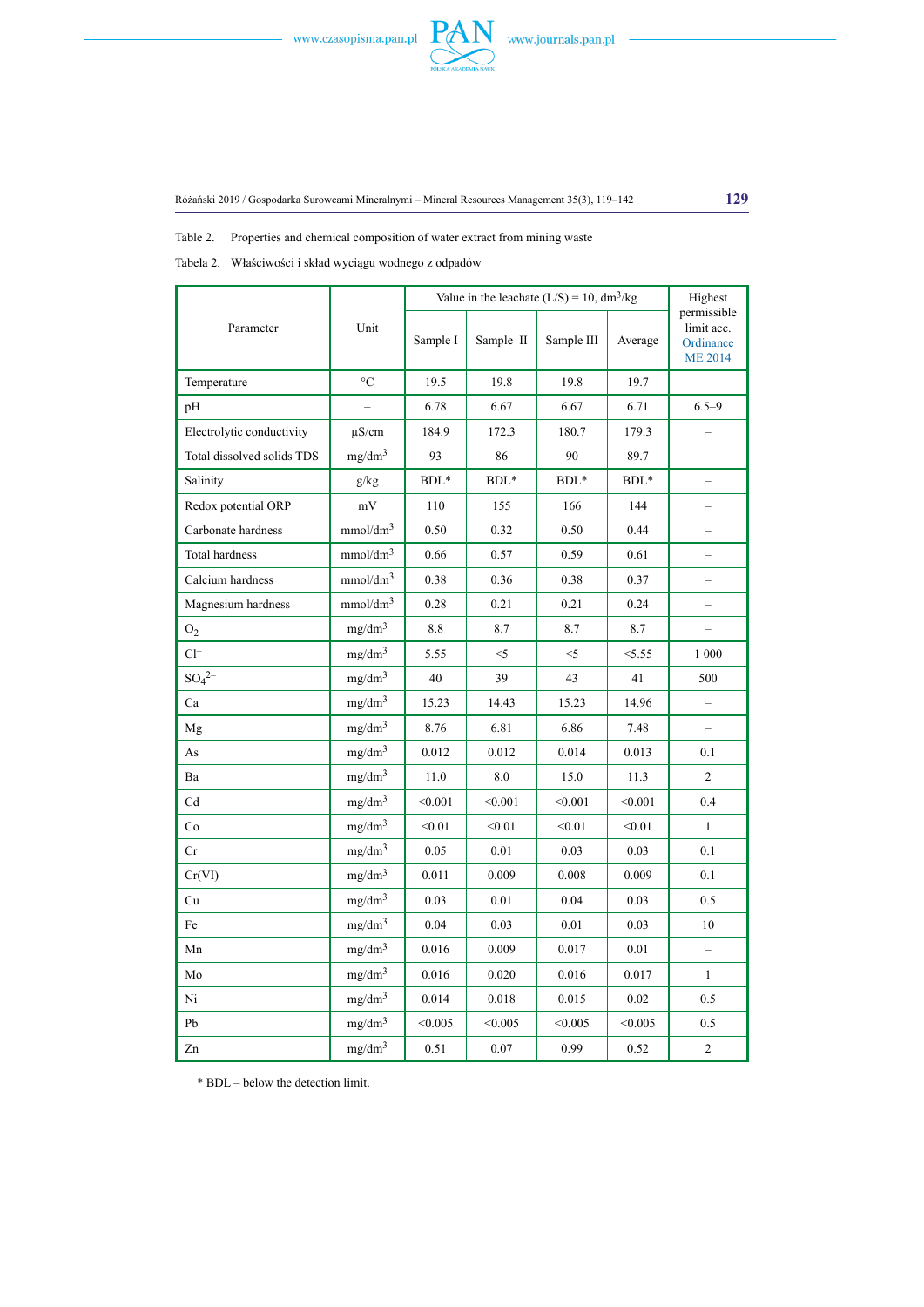

**130** Różański 2019 / Gospodarka Surowcami Mineralnymi – Mineral Resources Management 35(3), 119–142

#### **3.3. Properties and composition of groundwater in the dumping ground area**

The results of underground water tests collected from two piezometers: W1 and W2 (location in Fig. 3) are presented in Table 3. The foundation ordinates of both piezometers were: at 270.10 m and 271.35 m above sea level, the water table stabilized in piezometers near the thrill of the dumping ground at the level of the native land, respectively at depths of 17.9 m below ground level and 16.6 m below ground level. The difference between the water tables in piezometers W1 and W2 is 2.55 m.

| Table 3.<br>Properties and composition of groundwater |  |
|-------------------------------------------------------|--|
|                                                       |  |

Tabela 3. Właściwości i skład wód gruntowych

|                                 | Values for piezometer                |         |                | Highest permissible             |  |
|---------------------------------|--------------------------------------|---------|----------------|---------------------------------|--|
| Parameter/Component             | Unit                                 | W1      | W <sub>2</sub> | limit acc.<br>Ordinance ME 2014 |  |
| Temperature                     | $\rm ^{\circ}C$                      | 22.0    | 21.6           |                                 |  |
| pH                              |                                      | 8.76    | 7.90           | $6.5 - 9$                       |  |
| Electrolytic conductivity       | mS/cm                                | 1.798   | 1.985          |                                 |  |
| Total dissolved solids (TDS)    | mg/dm <sup>3</sup>                   | 998     | 1114           |                                 |  |
| Chemical oxygen demand (COD)    | mg $O_2/dm^3$                        | <10     | <10            | 125                             |  |
| Volatile phenols (phenol index) | mg/dm <sup>3</sup>                   | < 0.05  | < 0.05         | 0.1                             |  |
| Ammonium nitrogen               | $mgNH_4^+ / dm^3$                    | 0.17    | 0.21           | 10                              |  |
| Nitrate nitrogen                | $mgNO_3$ <sup>-/dm<sup>3</sup></sup> | < 0.1   | < 0.1          | 30                              |  |
| Nitrite nitrogen                | $mgNO2$ /dm <sup>3</sup>             | 0.038   | < 0.002        | 1                               |  |
| <b>Total hardness</b>           | mmol/dm <sup>3</sup>                 | 7.20    | 10.20          |                                 |  |
| Carbonate hardness              | mmol/dm <sup>3</sup>                 | 3.07    | 3.64           |                                 |  |
| Non-carbonate hardness          | mmol/dm <sup>3</sup>                 | 4.14    | 6.56           |                                 |  |
| Calcium hardness                | mmol/dm <sup>3</sup>                 | 3.80    | 8.18           |                                 |  |
| Magnesium hardness              | mmol/dm <sup>3</sup>                 | 3.41    | 2.01           |                                 |  |
| Free cyanide                    | $mgCN^{-}/dm^{3}$                    | < 0.002 | < 0.002        | 0.1                             |  |
| $Cl^-$                          | $mgCl^{-}/dm^{3}$                    | 71.1    | 319.5          | 1 000                           |  |
| $SO_4^{2-}$                     | $mgSO_4/dm^3$                        | 906     | 1024           | 500                             |  |
| $S^{2-}$                        | $mgS^2$ -/dm <sup>3</sup>            | < 0.005 | < 0.005        | 0.2                             |  |
| Ca                              | mg/dm <sup>3</sup>                   | 145.8   | 202.1          |                                 |  |
| Mg                              | mg/dm <sup>3</sup>                   | 50.4    | 92.5           |                                 |  |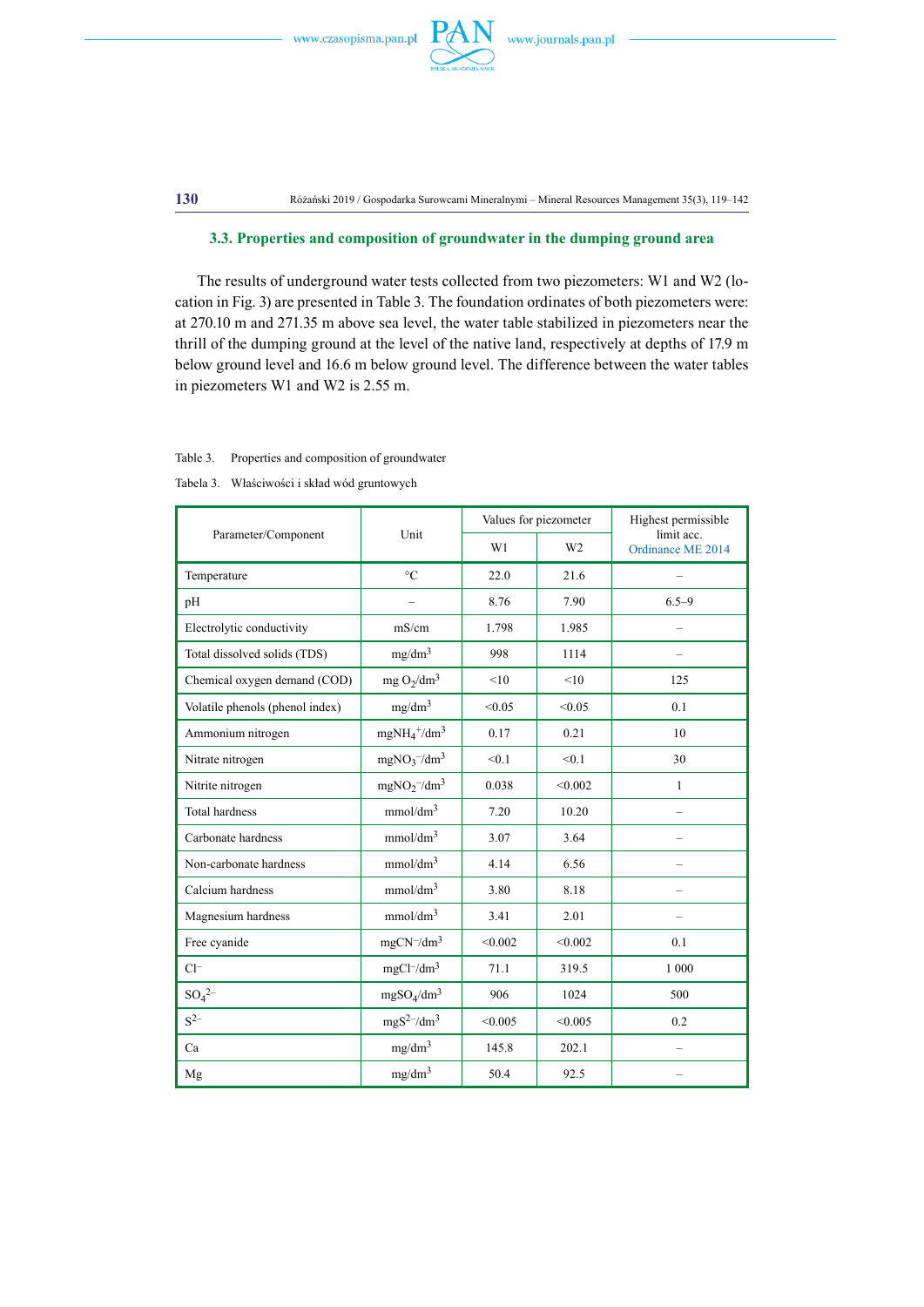



Table 3. cont.

Tabela 3. cd.

|                     |                    |         | Values for piezometer | Highest permissible             |
|---------------------|--------------------|---------|-----------------------|---------------------------------|
| Parameter/Component | Unit               | W1      | W <sub>2</sub>        | limit acc.<br>Ordinance ME 2014 |
| Al                  | mg/dm <sup>3</sup> | 0.902   | 1.7                   | $\overline{3}$                  |
| As                  | mg/dm <sup>3</sup> | 0.014   | 0.019                 | 0.1                             |
| $\bf{B}$            | mg/dm <sup>3</sup> | 1.21    | 2.34                  | $\mathbf{1}$                    |
| Ba                  | mg/dm <sup>3</sup> | 0.144   | 0.155                 | $\overline{c}$                  |
| Cd                  | mg/dm <sup>3</sup> | < 0.001 | < 0.001               | 0.4                             |
| Co                  | mg/dm <sup>3</sup> | < 0.004 | < 0.004               | $\mathbf{1}$                    |
| Cr                  | mg/dm <sup>3</sup> | < 0.003 | 0.043                 | 0.1                             |
| Cr(VI)              | mg/dm <sup>3</sup> | 0.014   | < 0.01                | 0.1                             |
| Cu                  | mg/dm <sup>3</sup> | 0.015   | 0.016                 | 0.5                             |
| Fe(II)              | mg/dm <sup>3</sup> | < 0.02  | 0.40                  | $\overline{\phantom{0}}$        |
| $\rm Fe_{total}$    | mg/dm <sup>3</sup> | 0.04    | 5.66                  | 10                              |
| Hg                  | mg/dm <sup>3</sup> | < 0.017 | 0.002                 | 0.06                            |
| Mn                  | mg/dm <sup>3</sup> | < 0.001 | 0.022                 | $\qquad \qquad -$               |
| Mo                  | mg/dm <sup>3</sup> | 0.009   | 0.012                 | $\mathbf{1}$                    |
| Ni                  | mg/dm <sup>3</sup> | < 0.007 | 0.011                 | 0.5                             |
| Pb                  | mg/dm <sup>3</sup> | < 0.005 | < 0.005               | 0.5                             |
| Sb                  | mg/dm <sup>3</sup> | 0.009   | 0.013                 | 0.3                             |
| Se                  | mg/dm <sup>3</sup> | 0.019   | 0.021                 | $\mathbf{1}$                    |
| Sn                  | mg/dm <sup>3</sup> | < 0.005 | < 0.005               | $\overline{c}$                  |
| Tl                  | mg/dm <sup>3</sup> | < 0.005 | < 0.005               | $\mathbf{1}$                    |
| $\mathbf V$         | mg/dm <sup>3</sup> | 0.010   | 0.011                 | $\sqrt{2}$                      |
| Zn                  | mg/dm <sup>3</sup> | 0.505   | 0.802                 | $\sqrt{2}$                      |

The groundwater pH in piezometers W1 and W2 amounted to 8.76 and 7.90 respectively, while the electrical conductivity, as well as chloride and sulphate concentrations, were 1.985 mS/cm, 319.5 mg/dm<sup>3</sup>, 1024 mg/dm<sup>3</sup> and 1.798 mS/cm, 71.1 mg/dm<sup>3</sup>, 906 mg/dm<sup>3</sup> respectively. According to the Journal of Laws Regulation (Ordinance ME 2014), the values of sulphate concentrations were exceeded. Underground waters are characterized by high carbonate hardness and very high general hardness as well as high concentrations of calcium and magnesium. The reason for higher pH values is probably the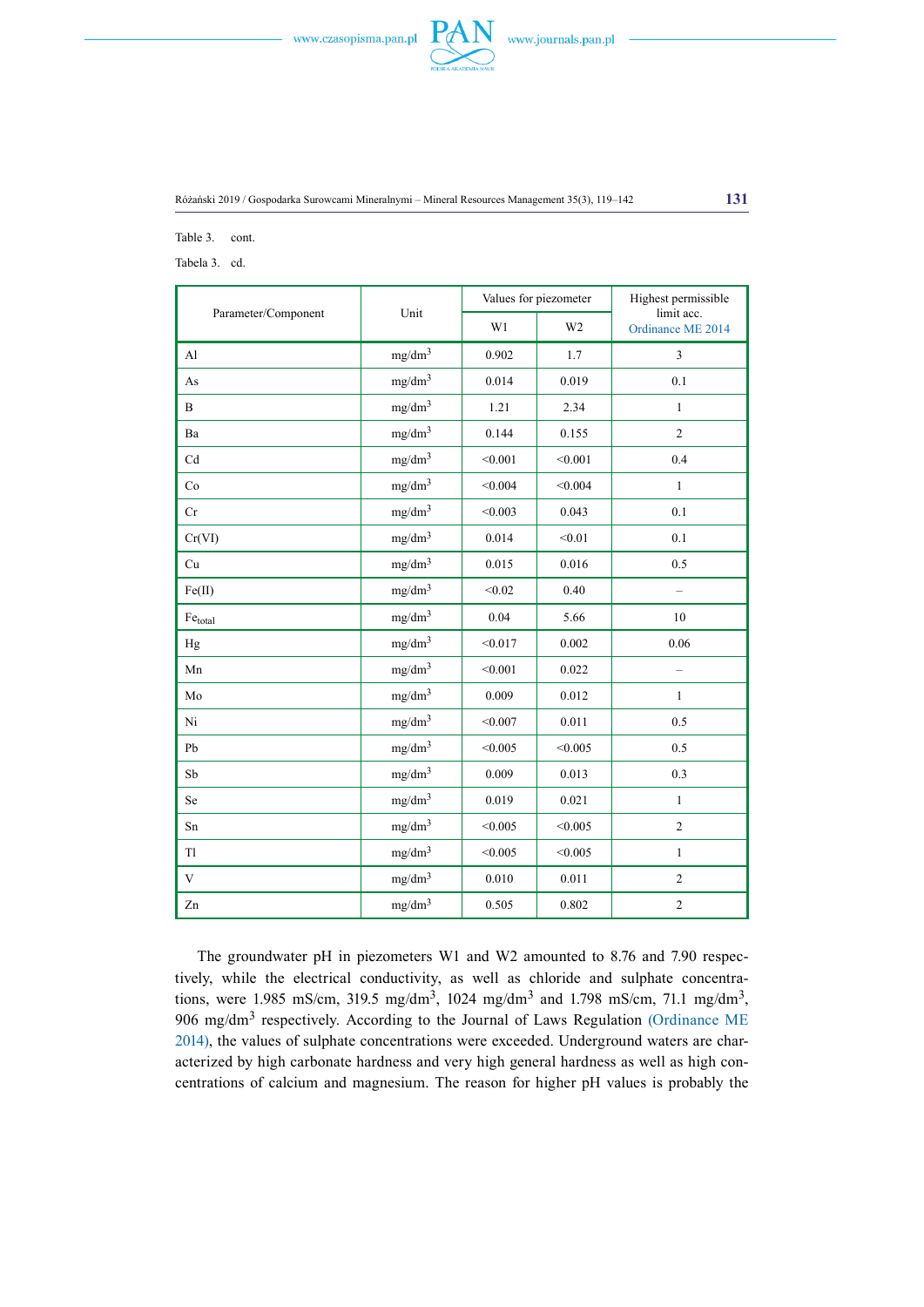

**132** Różański 2019 / Gospodarka Surowcami Mineralnymi – Mineral Resources Management 35(3), 119–142

presence of calcium carbonates causing carbonate hardness for W1 and W2 piezometers at the levels of 3.07 mmol/dm<sup>3</sup> and 3.64 mmol/dm<sup>3</sup> respectively. This is characteristic of fly ash leachates.

Considering the examined groundwater, the content of sulphates was many times higher than the values observed in water extracts. This probably results from the presence of a reservoir of fly ash within the Przezchlebie dumping ground.

Low values of ammonium, nitrate and nitrite nitrogen, as well as chemical oxygen demand (COD) and volatile phenols, indicate the lack of organic waste in the dumping ground (e.g. coking industry waste, municipal waste). The sulphide content, determined to be lower than the detection of the measuring device, indicates the lack of hydrogen sulphides  $(H<sub>2</sub>S)$ , HS–) and sulphides of some metals in the water. These compounds are mainly formed as a result of the anaerobic decomposition of organic compounds. This fact confirms that this type of substances is missing in the Przezchlebie dumping ground.

Among the analyzed metals, only boron exceeds the permissible values given in the Journal of Laws Regulation (Ordinance ME 2014). As a result of the analyses, small concentrations of arsenic, barium, zinc, aluminum, copper, molybdenum, selenium and antimony were also identified. These substances could leach from the fly ash present in the piezometers area much easier in the case of a decrease in the pH of waters in contact with waste. This could take place, for instance, as a result of locating bituminous coal mining waste, containing larger quantities of sulphide minerals than stated, on the surface of a fly ash dump.

#### **2.4. Thermal state test results**

Systematically conducted measurements of waste material temperature and gas concentrations allowed to assess the thermal state of the dumping ground on an ongoing basis. The research was carried out in the vicinity of the existing mining excavations as places most at risk of self-heating and spontaneous ignition.

One of the thermovision tests were carried out in the winter (December 2, 2015). During the test, the following meteorological conditions were present: air temperature  $(3^{\circ}C)$ , relative humidity – from 75 to 65%, no clouds, no insolation (sunrise – the examined slopes still remained in the shadow zone), weak wind, no precipitation, dry surface of the dumping ground,  $CO<sub>2</sub>$  concentration background  $-0.05\%$  vol.

As part of the tests, the temperature distribution over the entire length of the excavation slopes and the top in their vicinity was observed. An infrared image was observed with the location of the maximum temperature values of the tested surfaces. The maximum and average values of the surface temperature of the slopes and the top of the dumping ground in the area of the carried out excavation, recorded during thermographic studies, fluctuated in the following ranges:

- central excavation I max. from 0.64 to 3.73 °C; average from –3.13 to 0.69 °C,
- central excavation II max. from 0.71 to 5.77 °C; average from  $-2.62$  to 1.66 °C.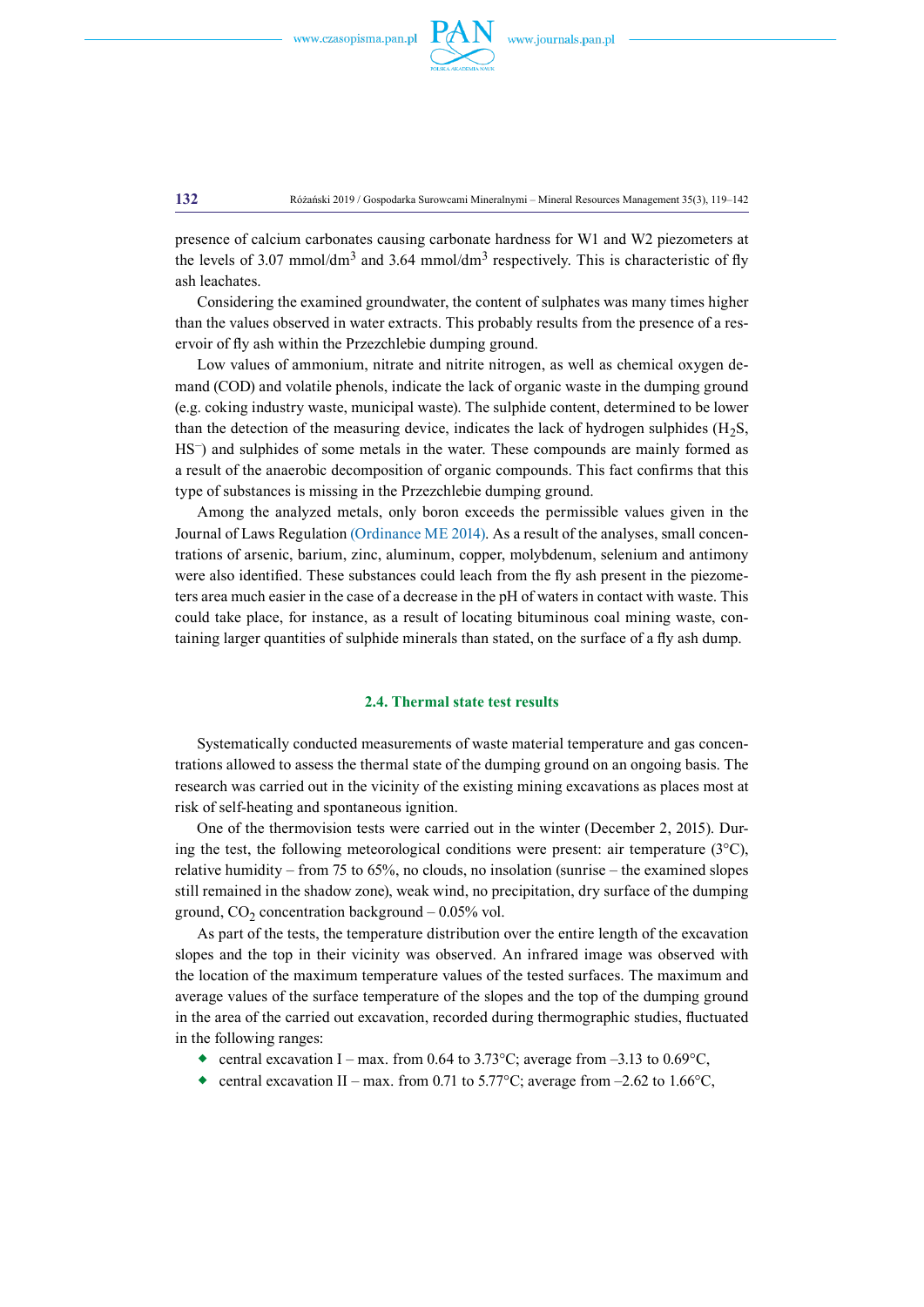

Różański 2019 / Gospodarka Surowcami Mineralnymi – Mineral Resources Management 35(3), 119–142 **133**

western excavation – max. from 7.15 to 8.46 $^{\circ}$ C; average from 0.96 to 2.79 $^{\circ}$ C (measurement at insolation).

Thermovision studies showed that the surface temperature of slopes within individual excavations was characterized by a low variability. Considering the ambient temperature, no significant surface temperature anomalies were found.

The surface temperature values of the dumping ground measured with the use of a pyrometer at selected points P1–P12 (location in Fig. 3) were in the range from 2.1 to 8.2°C. The values of the internal temperature (depth up to 1m) specified in these points were in the range from 8.6 to 14.9°C (Table 4). At the measurement points, no CO carbon monoxide

| Point            |            | Ambient                   |                    | Waste temperature $(^{\circ}C)$<br>Gas concentration (% vol.) |                |        |                 |  |  |
|------------------|------------|---------------------------|--------------------|---------------------------------------------------------------|----------------|--------|-----------------|--|--|
|                  | Excavation | temperature $(^{\circ}C)$ | on the surface     | at a depth of 1 m                                             | O <sub>2</sub> | CO     | CO <sub>2</sub> |  |  |
| December 2, 2015 |            |                           |                    |                                                               |                |        |                 |  |  |
| P1               |            |                           | 3.5                | 8.6                                                           | 20.6           | 0.0000 | 0.130           |  |  |
| P2               |            |                           | 2.6                | 10.5                                                          | 20.6           | 0.0000 | 0.075           |  |  |
| P <sub>3</sub>   | central I  |                           | 2.1                | 10.0                                                          | 15.2           | 0.0000 | 2.400           |  |  |
| <b>P4</b>        |            |                           | 2.6                | 10.9                                                          | 20.6           | 0.0000 | 0.213           |  |  |
| P <sub>5</sub>   |            |                           | 2.7                | 11.0                                                          | 20.4           | 0.0000 | 0.430           |  |  |
| <b>P6</b>        |            |                           | 7.6                | 12.9                                                          | 20.6           | 0.0000 | 0.063           |  |  |
| P7               |            | 3.0                       | 8.6                | 14.9                                                          | 20.7           | 0.0000 | 0.161           |  |  |
| P <sub>8</sub>   | central II |                           | 2.3                | 9.8                                                           | 20.7           | 0.0000 | 0.068           |  |  |
| P9               |            |                           | 2.1                | 9.6                                                           | 20.8           | 0.0000 | 0.066           |  |  |
| P <sub>10</sub>  |            |                           | 2.2                | 9.3                                                           | 20.9           | 0.0000 | 0.067           |  |  |
| P11              | western    |                           | 8.2                | 11.7                                                          | 20.9           | 0.0000 | 0.060           |  |  |
| P <sub>12</sub>  |            |                           | 3.0                | 10.9                                                          | 20.9           | 0.0000 | 0.062           |  |  |
|                  |            |                           | September 19, 2018 |                                                               |                |        |                 |  |  |
| P13              |            |                           | 19.5               | 27.0                                                          | 12.0           | 0.0000 | 10.0            |  |  |
| P14              | north      | 13.0                      | 30.1               | 53.2                                                          | 6.0            | 0.2000 | 14.0            |  |  |
| P15              |            |                           | 17.4               | 24.0                                                          | 19.0           | 0.0000 | 2.0             |  |  |
|                  |            |                           | October 4, 2018    |                                                               |                |        |                 |  |  |
| P <sub>16</sub>  |            |                           | 14.4               | 18.7                                                          | 16.1           | 0.0000 | 2.28            |  |  |
| P17              | western    | 12.5                      | 13.6               | 17.6                                                          | 19.4           | 0.0006 | 0.89            |  |  |
| P18              |            |                           | 14.1               | 18.5                                                          | 19.1           | 0.0000 | 1.66            |  |  |

Tabela 4. Wybrane wyniki pomiarów temperatury i stężeń gazów we wnętrzu zwałowiska

Table 4. Selected results of temperature and gas concentration measurements inside the dumping ground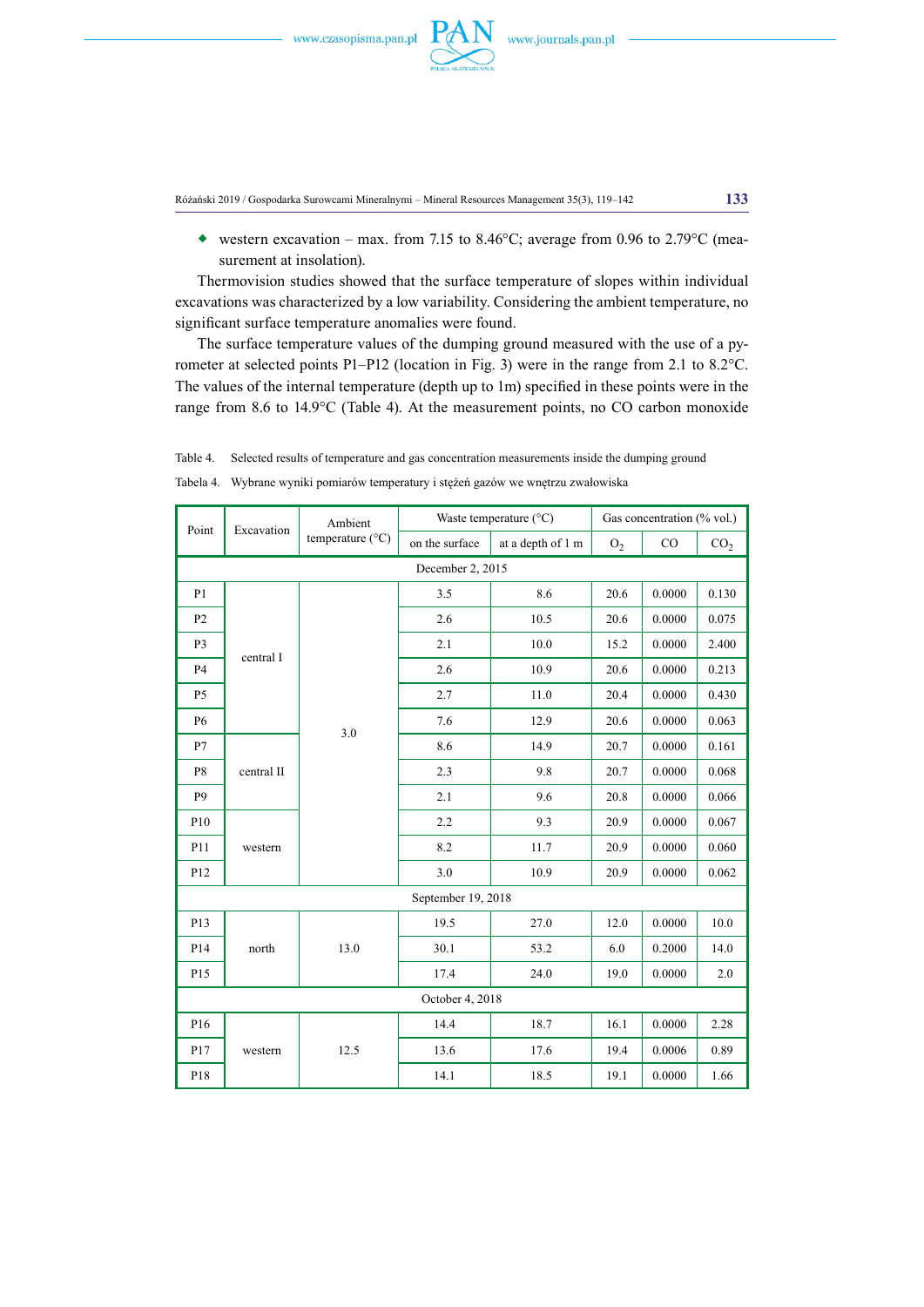

**134** Różański 2019 / Gospodarka Surowcami Mineralnymi – Mineral Resources Management 35(3), 119–142

was found, while  $CO_2$  carbon dioxide concentration was between 0.06 to 2.4% vol., which indicates the occurrence of natural oxidation of coal contained in the waste. However, it did not bear a significant thermal effect. Temperature anomalies reached a maximum of 5°C on the surface.

Research conducted in subsequent years (2016–2017) confirmed the stable thermal state of the dumping ground. No thermal anomalies indicating the possibility of spontaneous ignition were noted. However, as part of the research carried out in 2018, places with increased



| пунно                                 | v alue  |
|---------------------------------------|---------|
| Emissivity                            | 0.95    |
| T ambient                             | 13.0 °C |
| $T_{\text{max}}$                      | 80.6 °C |
| $T_{min}$                             | 9.8 °C  |
| $T_{avg}$                             | 18.8 °C |
| $T_{\text{max}} - T_{\text{ambient}}$ | 67.6 °C |

 $13.0 °C$ T ambient  $43.1$  $T_{max}$  $T_{min}$ 13.6 T avg 16.0  $T_{\text{max}} - T_{\text{ambient}}$  $30.1$ 

Fig. 4. Sample photos of the dumping ground surface in the infrared and visible band together with the measurement results (September 19, 2018). Phot. Z. Różański

Rys. 4. Przykład zdjęć skarp zwałowiska w podczerwieni i zakresie widzialnym wraz z wynikami pomiarów (19 września 2018). Fot. Z. Różański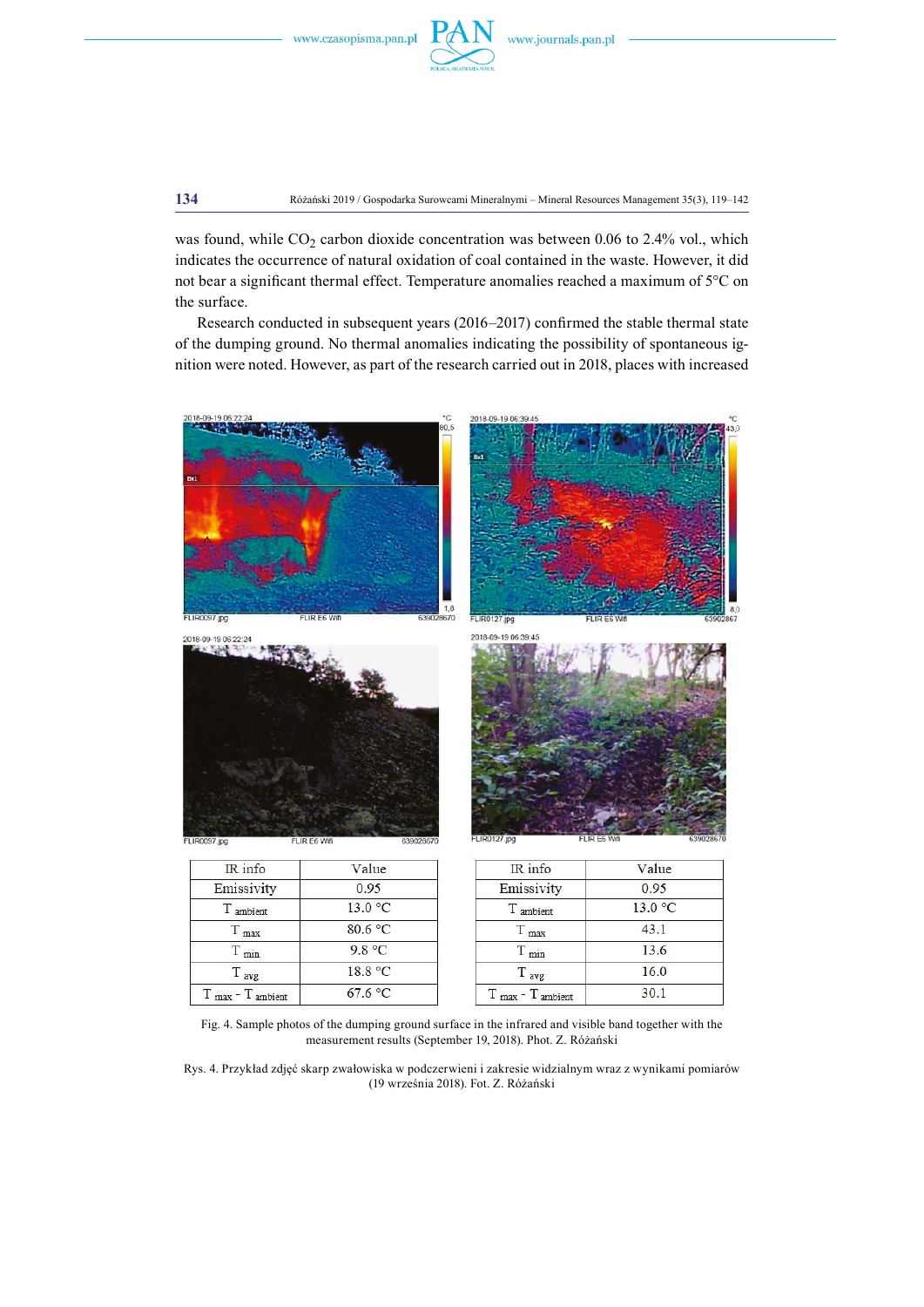

Różański 2019 / Gospodarka Surowcami Mineralnymi – Mineral Resources Management 35(3), 119–142 **135**

temperature and gas concentrations in relation to the environment were located. This was accompanied by a significant loss of oxygen inside the dumping ground. These places were located on a slope and in the vicinity of the existing excavations, mainly in the northern part of the dumping ground. The area was reclaimed into a forest in the past.

 The article presents examples of selected zones, the photos of which were also taken in the visible spectrum (Fig. 4). Each thermogram was subject to the analysis, the results of which are shown in Figure 4. On the thermograms, zones showing the temperature distribution of the examined slopes or tops were distinguished. The maximum, minimum and average values within the separated zone were determined. The maximum temperature of the slope surface was 80.6°C at the ambient temperature of 13°C.

Selected results of measurements conducted in 2018 in P13-P18 1-meter holes are presented in Table 4. They indicate significant processes of coal oxidation in some areas of the western part of the tip as well as thermal activity near the northern excavation in which mining was temporarily stopped. At P14, the temperature at a depth of 1.0 m exceeded 50°C with high concentrations of CO and  $CO<sub>2</sub>$  and very low  $O<sub>2</sub>$  concentrations.

An increase in the fire hazard on the coal waste dumps reclaimed into a forest has been confirmed. The growing root system of trees may loosen the dump and facilitate the access of air to the inside of the dumping ground. This is confirmed by the experiments conducted both by the authors of this study and other researchers engaged in fire issues on the mining waste dumps or in the areas of shallow deposits of hard coal, brown coal and lignite as well as issues related to leaching of pollutants (among others Twardowska et al. 2004; Stracher et al. eds. 2014). In other parts of the Przezchlebie dumping ground where no trees were planted, thermal activity, despite the mining conducted, was not observed.

### **Conclusions**

The presented results of investigations of the chemical composition of waste from bituminous coal mines accumulated in Przezchlebie indicate that this composition does not differ from the chemistry of the coal rocks of the Upper Silesian Coal Basin. The main components are  $SiO_2 = 45.22\%$  and  $Al_2O_3 = 18.48\%$ . The total content of metal impurities in the tested waste is lower than the permissible values in soils of areas included in groups II–3, III and IV in the Regulation of the Minister of Environment of September 1, 2016 on the method for assessment of land surface contamination (Ordinance ME 2016). Low concentrations of radioactive radionuclides in this waste do not pose a threat to the natural environment.

The reaction close to inert (average  $pH = 6.71$ ) and the chemical composition of the water extracts obtained from the tested waste allow to state that it is possible to use mining waste from the Przezchlebie dumping ground in the preparation of substrates for technical and even biological reclamation and natural management on the site or outside the dumping ground. However, due to the content of a significant amount of carbonaceous substance, this requires the preservation of fire prevention measures.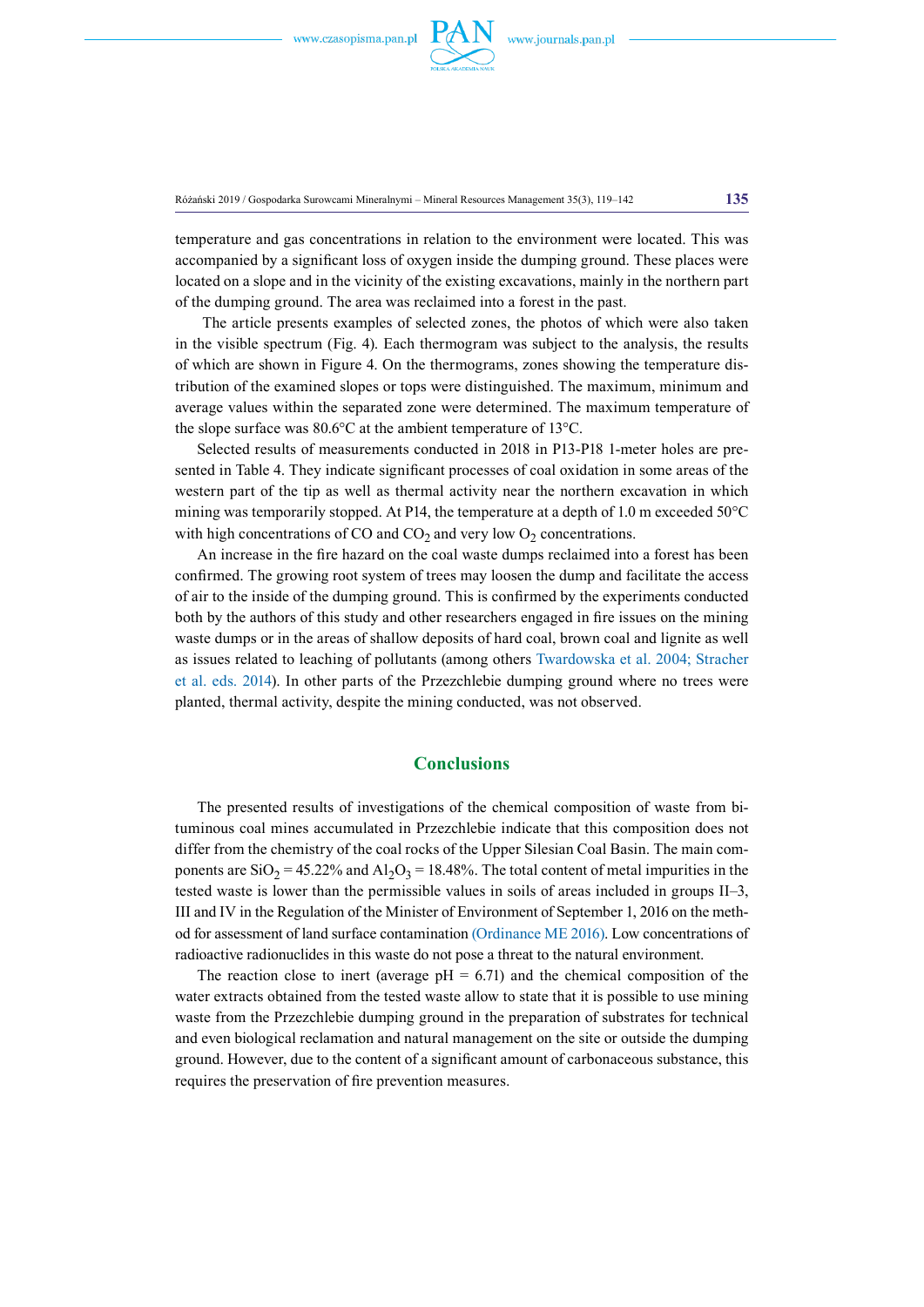

**136** Różański 2019 / Gospodarka Surowcami Mineralnymi – Mineral Resources Management 35(3), 119–142

A significant content of sulphates in groundwater is probably caused by the presence of fly ash on the Przezchlebie dump. It is necessary to conduct further analyses related to the assessment of the impact of power plant waste on the quality of groundwater in the vicinity of the dump.

The current carbon content disqualifies the tested waste for some applications such as road aggregate. According to the PN-S-02205:1998 standard, they can only be used on the lower layers of embankments below the freezing zone (provided that the intergranular space is filled with fine-grained material). It will, therefore, be beneficial to separate coal from the tested waste. This will completely eliminate the risk of self-ignition and increase the range of waste utilization possibilities while obtaining economic benefits. After the separation of coal, it will be possible to consider a wider application in road engineering. A number of studies indicate that due to geotechnical properties, coal waste from USCB can usually be a substitute for natural lands and can be successfully used in civil engineering (Skarżyńska 1995). However, it will be necessary to carry out additional waste tests for properties important for the stability and durability of buildings erected with their participation.

Until 2018, no concerning thermal phenomena were observed on the Przezchlebie dumping ground. No temperature anomalies combined with the low content of carbon oxidation products  $(CO, CO<sub>2</sub>)$  indicated a stable thermal state. Thermal phenomena observed in September 2018 prove, however, that the carbon content in the waste on the Przezchlebie dumping ground is sufficient for self-heating. Fire hazard can additionally be compounded by improper mining and the growing root system of trees present mainly in the northern part. In the case of an uncontrolled endogenic fire of the dumping ground unfavorable effects such as gas and dust emission into the air, fragrance discomfort and a threat to the safety due to high temperatures will appear.

Due to the possibility of an intensification of the oxidation processes of coal and pyrite contained in the waste because of opening the dumping ground mass, the thermal state of the object should be checked periodically. The detection of thermal activity at an early stage of its development will avoid costly and labor-intensive activities related to the elimination of a fire.

In conclusion, it can be stated that rock waste deposited on the Przezchlebie dumping ground affects the aquatic environment to a small extent. The risk of negative impacts on the natural environment, which at present mainly result from fire hazard, can be reduced by introducing coal recovery. This will allow for the multidirectional use of the tested waste. However, the fact that an increase in the impact of the material accumulated on the dumping ground, i.a. increase in pollination, a temporary increase in fire hazard due to the opening of the dumping ground body and more intensive leaching of contamination by infiltrating water than at present during the re-mining of the dumping ground, must be taken into account. Selecting the right technology of operation and monitoring the thermal state will allow these threats to be controlled. On the other hand, re-mining will allow for the reconstruction of the dumping ground, planning and shaping it for the target development in accordance with the current needs of the municipality where the analyzed object is located.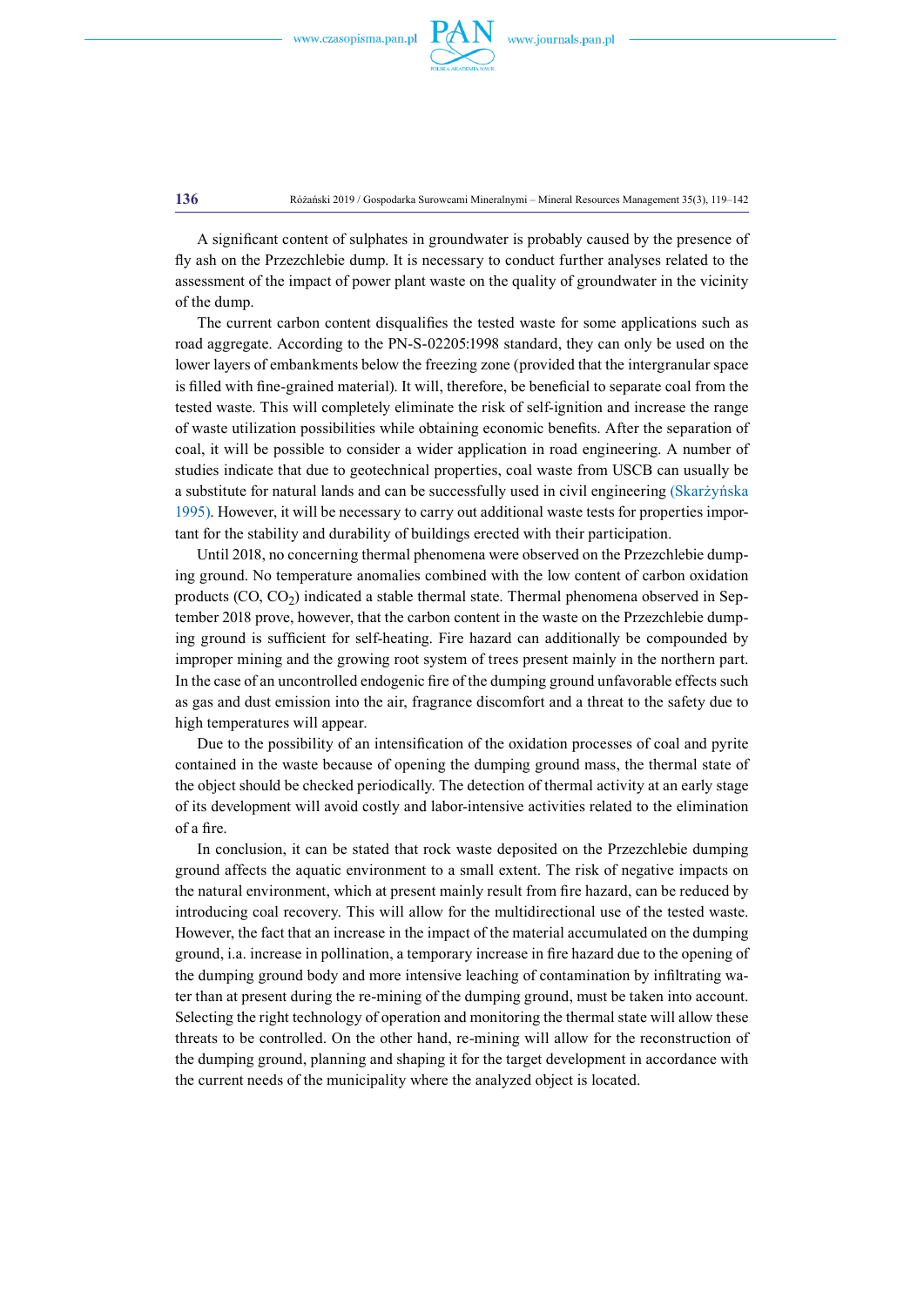

Różański 2019 / Gospodarka Surowcami Mineralnymi – Mineral Resources Management 35(3), 119–142 **137**

*The work was partially developed as part of the Ekostaż/24/2014 project financed by the European Social Fund, Priority VIII – Regional Economy Personnel, Measure 8.2.1: Support for cooperation between science and business. Appreciations for ZEH Przezchlebie Sp z o.o. for the possibility of carrying out research and sharing some data. Appreciations for Mr. Justin Nnorom (JUNIQUE) for the English proof reading of the text.*

#### **References**

- Bian et al. 2009 Bian, Z., Dong, J., Lei, S, Leng, H., Mu, S. and Wang, H. 2009. The impact of disposal and treatment of coal mining wastes on environment and farmland. *Environmental Geology* 58(3), pp. 625–634.
- Bojarska, K. and Bzowski, Z. 2012. The results of research on extracts of mining waste from the mines of the Upper Silesian Coal Basin in the aspect of environmental impact (*Wyniki badań wyciągów wodnych odpadów wydobywczych z kopalń Górnośląskiego Zagłębia Węglowego w aspekcie wpływu na środowisko*). *Górnictwo i Geologia* 7(2), pp. 101–113 (*in Polish*).
- Bzowski, Z. 2008. Assessment of the use of mining waste from the dumping ground in Piekary Śląskie (*Ocena wykorzystania odpadów górniczych ze składowiska w Piekarach Śląskich*). *Wiadomości* Górn*icze* 7(8), pp. 479–484 (*in Polish*).
- Carlson, C.L. and Adriano, D.C. 1993. Environmental impacts of coal combustion residues. *Journal of Environmental Quality* 22(2), pp. 227–247.
- Chmura, A. 2012. Hydrogeological map of Poland on a scale of 1: 50000, sheet no. 941 Gliwice (*Mapa hydrogeologiczna Polski w skali 1:50000, arkusz 941 – Gliwice*). Warszawa: Państwowy Instytut Geologiczny (*in Polish*).
- Fabiańska et al. 2013 Fabiańska, M.J., Ciesielczuk, J., Kruszewski, Ł., Misz-Kennan, M., Blake, D.R., Stracher, G. and Moszumańska, I. 2013. Gaseous compounds and efflorescences generated in self heating coal waste dumps – a case study from the Upper and Lower Silesian Coal Basins (Poland). *International Journal of Coal Geology* 116, pp. 247–261.
- Fabiańska et al. 2018 Fabiańska., M., Ciesielczuk, J., Nádudvari, Á., Misz-Kennan, M., Kowalski, A. and Kruszewski, Ł. 2018. Environmental influence of gaseous emissions from self-heating coal waste dumps in Silesia, Poland. *Environmental Geochemistry and Health*, pp. 1–27.
- Gawor, Ł. 2014. Coal mining waste dumps as secondary deposits–examples from the Upper Silesian Coal Basin and the Lublin Coal Basin. *Geology, Geophysics and Environment* 40(3), p. 285.
- Isajenko et al. 2014 Isajenko, K., Fujak, M., Piotrowska, B., Kuczbajska, M. and Kiełbasińska, A. 2014. Monitoring of 137 Cs concentration in soil in 2012–2013 (*Monitoring stężenia 137 Cs w glebie w latach 2012–2013*). Centralne Laboratorium Ochrony Radiologicznej Zakład Dozymetrii, p. 45 (*in Polish*).
- Jelínek et al. 2015 Jelínek, P., Marschalko, M., Lamich, D., Yilmaz, I., Zastěrová, P., Bednárik, M. and Růčková, H. 2015. Monitoring and analysis of burning in coal tailing dumps: a case study from the Czech Republic. *Environmental Earth Sciences* 73(10), pp. 6601–6612.
- Klatka et al. 2017 Klatka, S., Malec, M., Kruk, E. and Ryczek, M. 2017. Evaluation of possibility of natural utilisation of coal mine waste used for surface levelling (*Ocena możliwości przyrodniczego zagospodarowania odpadów powęglowych wykorzystywanych do niwelacji powierzchni*). *Acta Agrophysica* 24(2), pp. 253–262 (*in Polish*).
- Kowalska, A. 2012. Preliminary examination of the ground and water medium in western part of the Central Dumping Ground Przezchlebie using the 2D resistivity imaging method (*Wstępne rozpoznanie ośrodka wodno-gruntowego zachodniej części Centralnego Zwałowiska Przezchlebie z wykorzystaniem metody obrazowania elektrooporowego 2D*). *Bezpieczeństwo Pracy i Ochrona Środowiska w Górnictwie* 10(218), pp. 31–37 (*in Polish*).
- Łączny et al. 2012 Łączny, J.M., Baran, J. and Ryszko, A. 2012. *Development and implementation of innovative environmental technologies used on coal waste dumps. Theoretical and methodological basis and practical examples* (*Opracowanie i wdrażanie innowacyjnych technologii środowiskowych stosowanych na zwałowiskach odpadów powęglowych. Podstawy teoretyczno-metodyczne i przykłady praktyczne*). Publisher ITEPIB, Radom, Poland (*in Polish*).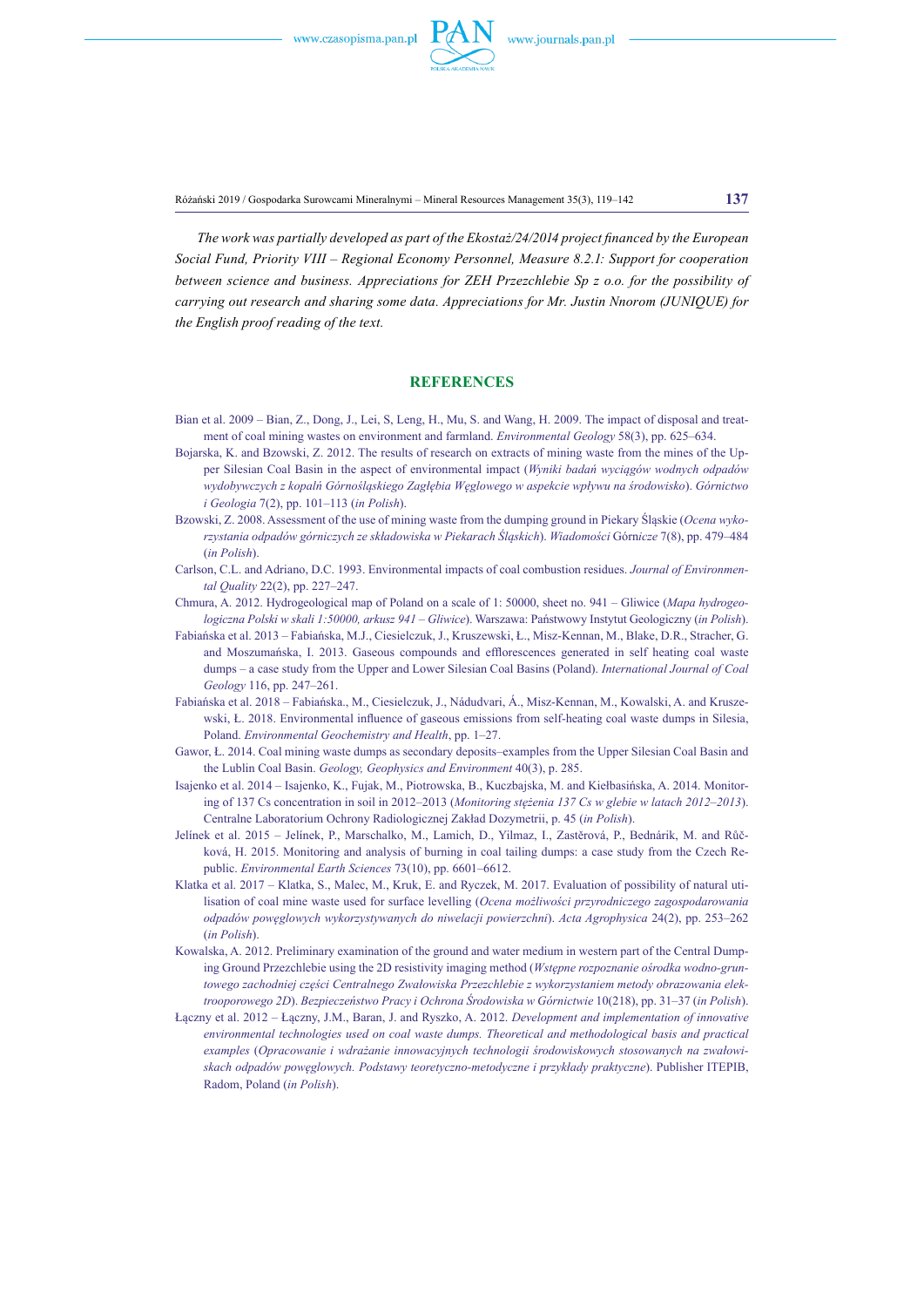

**138** Różański 2019 / Gospodarka Surowcami Mineralnymi – Mineral Resources Management 35(3), 119–142

Nieć, M. 1999. Anthropogenic deposits (*Złoża antropogeniczne*). *Przegl*ąd *Geologiczny* 47(1), pp. 93–98 (*in Polish*). Nieć, M. and Uberman, R. 1995. Anthropogenic minerał deposits (*Zwały jako antropogeniczne złoża wtórne*). *Gospo-*

*darka Surowcami Mineralnymi – Mineral Resources Management* 11, pp. 395–402 (*in Polish*). Marcisz et al. 2018 – Marcisz, M., Gawor, Ł. and Probierz, K. 2018. Valorization of coal mining waste dumps from

the mines of Jastrzębska Spółka Węglowa SA for the needs of recovery of coal and further reclamation and management. *Gospodarka Surowcami Mineralnymi – Mineral Resources Management* 34(4), pp. 97–114.

Plewa et al. 2017 – Plewa, F., Osoba, M., Jendruś, R. and Różański, Z. 2017. Selected issues concerning hazards related to coal waste dumps (*Wybrane zagadnienia z zakresu zagrożeń związanych ze zwałowiskami odpadów powęglowych*). Publisher of Silesian University of Technology Gliwice, p. 278 (*in Polish*).

Różański, Z. 2009. The potential gas emission from a thermally active coal waste dump. *Górnictwo i Geologia* 4(3), pp. 103–109.

Różański et al. 2016 – Różański, Z., Suponik, T., Matusiak, P., Kowol, D., Szpyrka, J., Mazurek, M. and Wrona, P. 2016. Coal recovery from a coal waste dump. *E3S Web of Conferences* 8 01052 EDP Sciences.

- Różański, Z. and Wrona, P. 2010. Fires of mine waste dumps and connected hazards for the environment, polish experiences. *Proceedings of Second International Conference on Coal Fire Research (ICCFR2)*. DBB Forum Berlin, Germany, pp. 52–58.
- Różański et al. 2017 Różański, Z., Pach, G. and Wrona, P. 2017. Methods for assessing the thermal state of objects built of coal waste (*Metody oceny stanu termicznego obiektów zbudowanych z odpadów powęglowych*). Chapter in a monograph: *Współczesne zagadnienia inżynierii środowiska* [In:] Czyż Z, Maciąg M (eds.) Publisher TYGIEL Poland 29–41 (*in Polish*).
- Skarżyńska et al. 1993 Skarżyńska, K., Zawisza, E., Jasińska, M. and Waligórski, M. 1993. Investigation of radioactivity of coal mining wastes – Przezchlebie stockpile. *Proceedings of 4th International Symposium on Reclamation, Treatment and Utilization of Coal Mining Wastes*, Kraków 1.
- Skarżyńska, K.M. 1995. Reuse of coal mining wastes in civil engineering part 1: Properties of minestone. *Waste Management* 15(1), pp. 3–42.
- Smoliński et al. 2016 Smoliński, A., Drobek, L., Dombek, V. and Bak, A. 2016. Modeling of experimental data on trace elements and organic compounds content in industrial waste dumps. *Chemosphere* 162, pp. 189–198.
- Stefaniak, S. and Twardowska, I. 2006. Chemical transformations in mining waste exemplified in the Czerwionka– – Leszczyny dump *(Przemiany chemiczne w odpadach górniczych na przykładzie zwałowiska w Czerwionce– –Leszczynach)*. *Górnictwo i Geologia* 1(3), pp. 89–100 (*in Polish*).
- Stefaniak et al. 2013 Stefaniak, S., Miszczak, E., Kmiecik, E., Szczepańska-Plewa, J. and Twardowska,. I. 2013. Interaction of mining waste and power plant waste and its impact on the chemistry of pore solutions in a dumping ground *(Interakcja odpadów powęglowych i odpadów elektrownianych oraz jej wpływ na chemizm roztworów porowych w składowisku)*. *Biuletyn Państwowego Instytutu Geologicznego 456, Hydrogeologia* 14(2), pp. 555–561 (*in Polish*).
- Stracher et al. eds. 2014 Stracher, G.B., Prakash, A. and Sokol, E.V. eds. 2014. *Coal and Peat Fires: A Global Perspective: Volume 3: Case Studies–Coal Fires.* Elsevier.
- Strzyszcz et al. 2009 Strzyszcz, Z., Magiera, T., Łukasik, A. 2009. Prevention and abatement of pollution generated by wastes in mining industry. *Proceedings of III Ogólnopolski Kongres Inżynierii Środowiska*. September 13–17 Poland (*in Polish*).
- Sułkowski et al. 2008 Sułkowski, J., Drenda, J., Różański, Z. and Wrona, P. 2008. Noticed in mining areas, environmental hazard connected with outflow of gases from abandoned mines and with spontaneous ignition of coal waste dumps. *Gospodarka Surowcami Mineralnymi – Mineral Resources Management* 24(3/1), pp. 319–334.
- Suponik, T. and Blanko, M. 2014. Removal of heavy metals from groundwater affected by acid mine drainage. *Physicochemical Problems of Mineral Processing* 50(1), pp. 359–372.
- Surovka, D., Pertile, E., Dombek, V., Vastyl, M., Leher, V. 2017. Monitoring of Thermal and Gas Activities in Mining Dump Hedvika, Czech Republic. *IOP Conference Series: Earth and Environmental Science*, IOP Publishing 92(1):012060.
- Szczepańska J. 1987. Coal waste dumps as a focus of pollutions of the water environment (*Zwałowiska odpadów węgla kamiennego jako ogniska zanieczyszczeń środowiska wodnego*). *Scientific Papers of AGH*, *Geologia* 35, p. 122 (*in Polish*).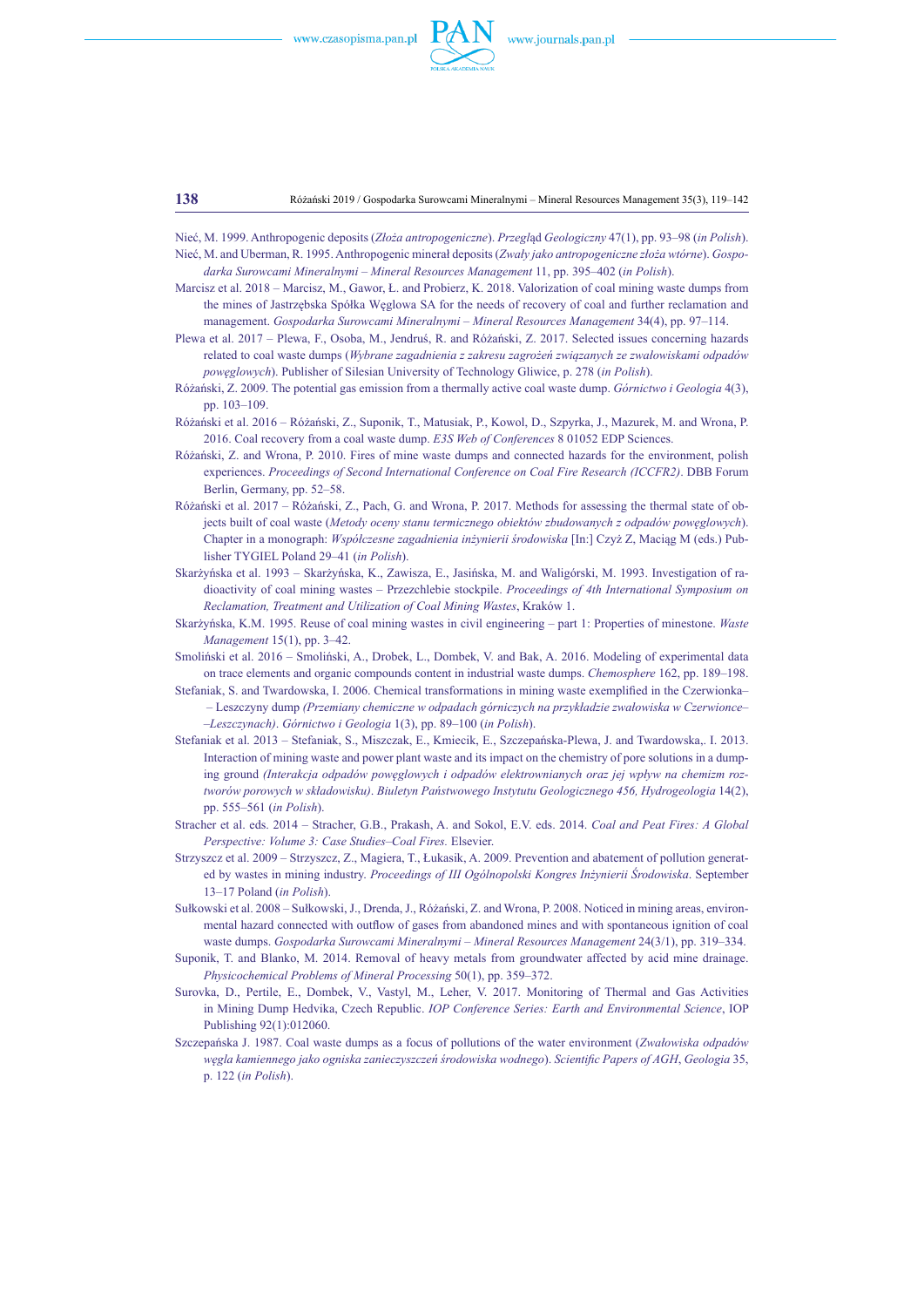

Różański 2019 / Gospodarka Surowcami Mineralnymi – Mineral Resources Management 35(3), 119–142 **139**

- Szczepańska, J. and Twardowska, I. 1999. Distribution and environmental impact of coal–mining wastes in Upper Silesia, Poland. *Environmental Geology* 38(3), pp. 249–258.
- Tiwary, R.K. 2001. Environmental impact of coal mining on water regime and its management. *Water, Air and Soil Pollution* 132(1–2), pp. 185–199.
- Twardowska et al. 2004 Twardowska, I., Allen, H.E., Kettrup, A.F. and Lacy W.J. 2004. *Solid waste: assessment, monitoring and remediation* 4 Elsevier Ltd.
- Uberman, R. and Ostręga, A. 2004. Ways of regeneration of dumps with overburden and mining wastes. *Górnictwo Odkrywkowe* 46(7/8), pp. 80–87.
- Wrona, P. 2017. The influence of climate change on  $CO<sub>2</sub>$  and  $CH<sub>4</sub>$  concentration near closed shaft numerical simulations. *Archieve Mining Sciences* 3, pp. 639–652
- Wrona et al. 2016 Wrona, P., Różański, Z., Pach, G., Suponik, T. and Popczyk, M. 2016. Closed coal mine shaft as a source of carbon dioxide emissions. *Environmental Earth Sciences* 17(15), p. 1139.
- Zástěrová et al. 2015 Zástěrová, P., Marschalko, M., Niemiec, D., Durďák, J., Bulko, R. and Vlček, J. 2015. Analysis of possibilities of reclamation waste dumps after coal mining. ZÁSTĚROVÁ, Petra, et al. Analysis of possibilities of reclamation waste dumps after coal mining. *Procedia Earth and Planetary Science* 15, pp. 656–662.
- Ordinance ME 2014. Ordinance of the Minister of the Environment of 18 November 2014 on conditions to be met when introducing sewage into waters or into the ground, and on substances particularly harmful to the water environment or to the ground, and on substances particularly harmful to the water environment (*Rozporządzenie Ministra Środowiska z dnia 18 listopada 2014 r. w sprawie warunków, jakie należy spełnić przy wprowadzaniu ścieków do wód lub do ziemi, oraz w sprawie substancji szczególnie szkodliwych dla środowiska wodnego lub do ziemi, oraz w sprawie substancji szczególnie szkodliwych dla* **ś***rodowiska wodnego*) (Dz.U.2014.0.1800) (*in Polish*).
- Ordinance ME 2016. Ordinance of the Minister of the Environment of 1 September 2016 on the method of conducting an assessment of the surface pollution *(Rozporządzenie Ministra Środowiska z dnia 1 września 2016 r. w sprawie sposobu prowadzenia oceny zanieczyszczenia powierzchni ziemi)* (Dz.U.2016.1395) (*in Polish*).
- PN-G-04502:1990 Hard coal and lignite. Methods of collecting and preparing samples for laboratory tests (*Węgiel kamienny i brunatny Metody pobierania i przygotowania próbek do badań laboratoryjnych*) (*in Polish*).
- PN-G-04528 Solid fuels Determination of chemical composition of ash (*Paliwa stałe Oznaczanie składu chemicznego popiołu*) (*in Polish*).
- PN-EN12457-4: 2006 Characterisation of waste Leaching Compliance test for leaching of granular waste materials and sludges – Part 4: One stage batch test at a liquid to solid ratio of 10 l/kg for materials with particle size below 10 mm (without or with size reduction).
- PN-G-04584:2001 Solid fuels Determination of total and ash sulfur content using automatic analyzers (*Paliwa stałe – Oznaczanie zawartości siarki całkowitej i popiołowej automatycznymi analizatorami*) (*in Polish)*.
- PN-ISO9297:1994 Water quality Determination of chloride Silver nitrate titration with chromate indicator (Mohr's method).
- PN-S-02205:1998 Roads Earthworks Requirements and research (*Drogi samochodowe Roboty ziemne – Wymagania i badania*) (*in Polish*).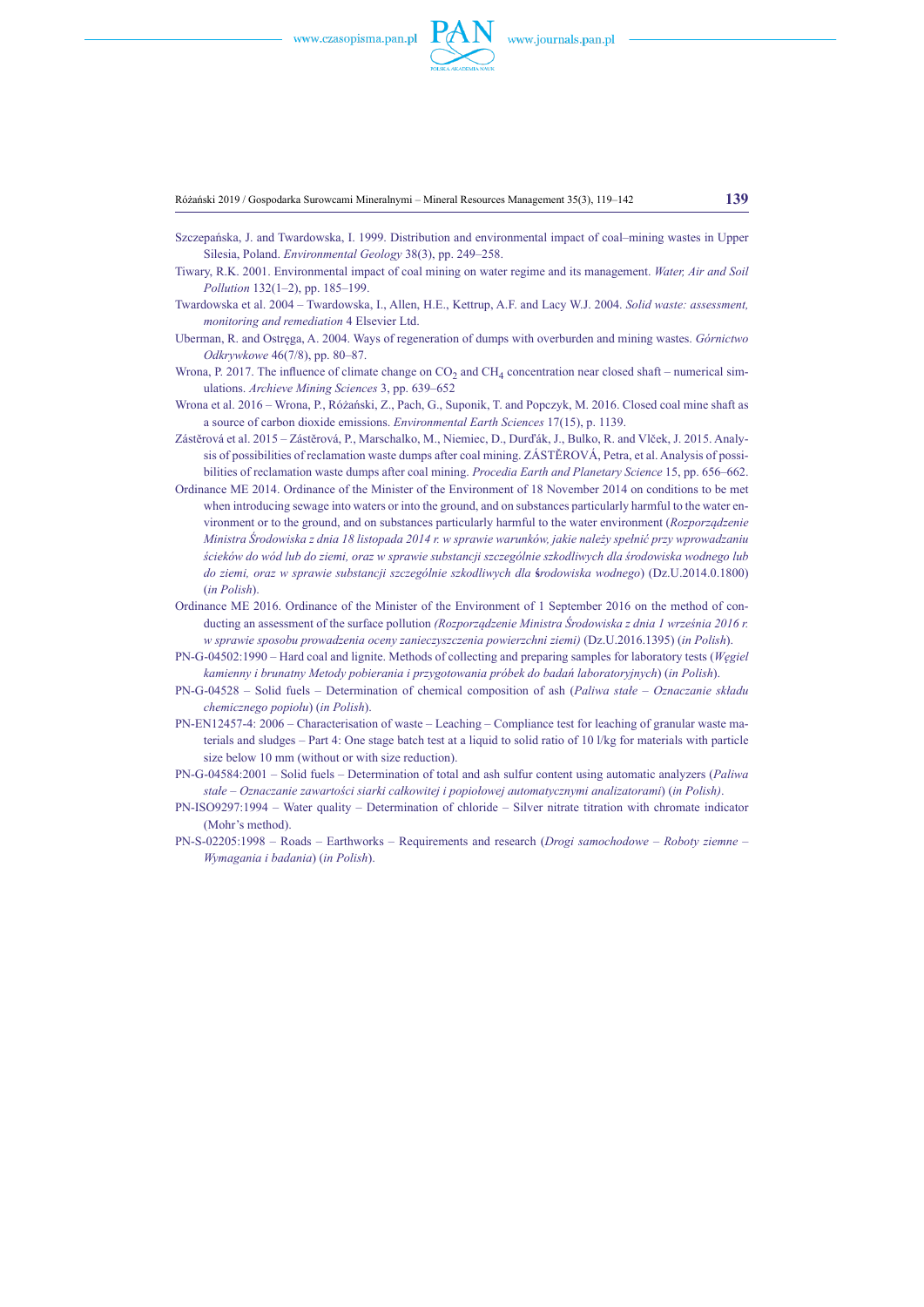

**Management of mining waste and the areas of its storage – environmental aspects**

#### Keywords

anthropogenic deposit, recovery of raw materials, fire hazard, coal waste dumping ground

#### **A** b s t r a c t

There are approx. 250 coal waste dumping grounds in Poland, yet there are countries in which this number is even higher. One of the largest sites for depositing mining and power plant waste in the Upper Silesian Coal Basin is the Przezchlebie dumping ground. In the article, it is considered as a secondary deposit of raw materials. An assessment of mining waste collected on the Przezchlebie dumping ground was carried out in terms of its impact on the environment and the possibility of its use. Mining waste samples were tested to determine their chemical composition. Physicochemical properties and chemical compositions of water extracts obtained from the investigated waste and groundwater in the vicinity of the dumping ground were analyzed. Due to the fire hazard resulting from the natural oxidation process of chiefly carbonaceous matter and pyrite, the thermal condition of the dumping ground was assessed. The results of the obtained tests confirmed the slight impact of mining waste deposited on the Przezchlebie dumping ground on the environment. The chemical composition, low radioactive activity of waste itself and the results of water extract tests referred to the permissible values according to the Polish Journal of Laws allow for multi-directional waste management. Due to the significant carbon content, the risk of self-ignition poses a significant threat on the dumping ground. Re-mining of the dumping ground and the recovery of raw materials, including coal contained in waste, will eliminate the risk of fire, allowing for a wider use of waste and, at the same time, will allow for other benefits, e.g. in the form of financial resources and the possibility of managing the dumping ground area.

#### **Zagospodarowanie odpadów górniczych i terenów ich składowania – aspekty środowiskowe**

#### Słowa kluczowe

zagrożenie pożarowe, zwałowisko odpadów powęglowych, złoże antropogeniczne, odzysk surowców mineralnych

#### Streszczenie

Kopalniom w zagłębiach węglowych i na świecie towarzyszy duża liczba zwałowisk odpadów powęglowych. W Polsce znajduje się około 250 tego typu obiektów, ale są kraje, w których ta liczba jest jeszcze większa. W artykule jedno z największych miejsc zdeponowania odpadów wydobywczych i energetycznych w GZW, jakim jest zwałowisko Przezchlebie, rozpatruje się jako wtórne złoże surowców. Dokonano oceny odpadów wydobywczych zgromadzonych na zwałowisku Przezchlebie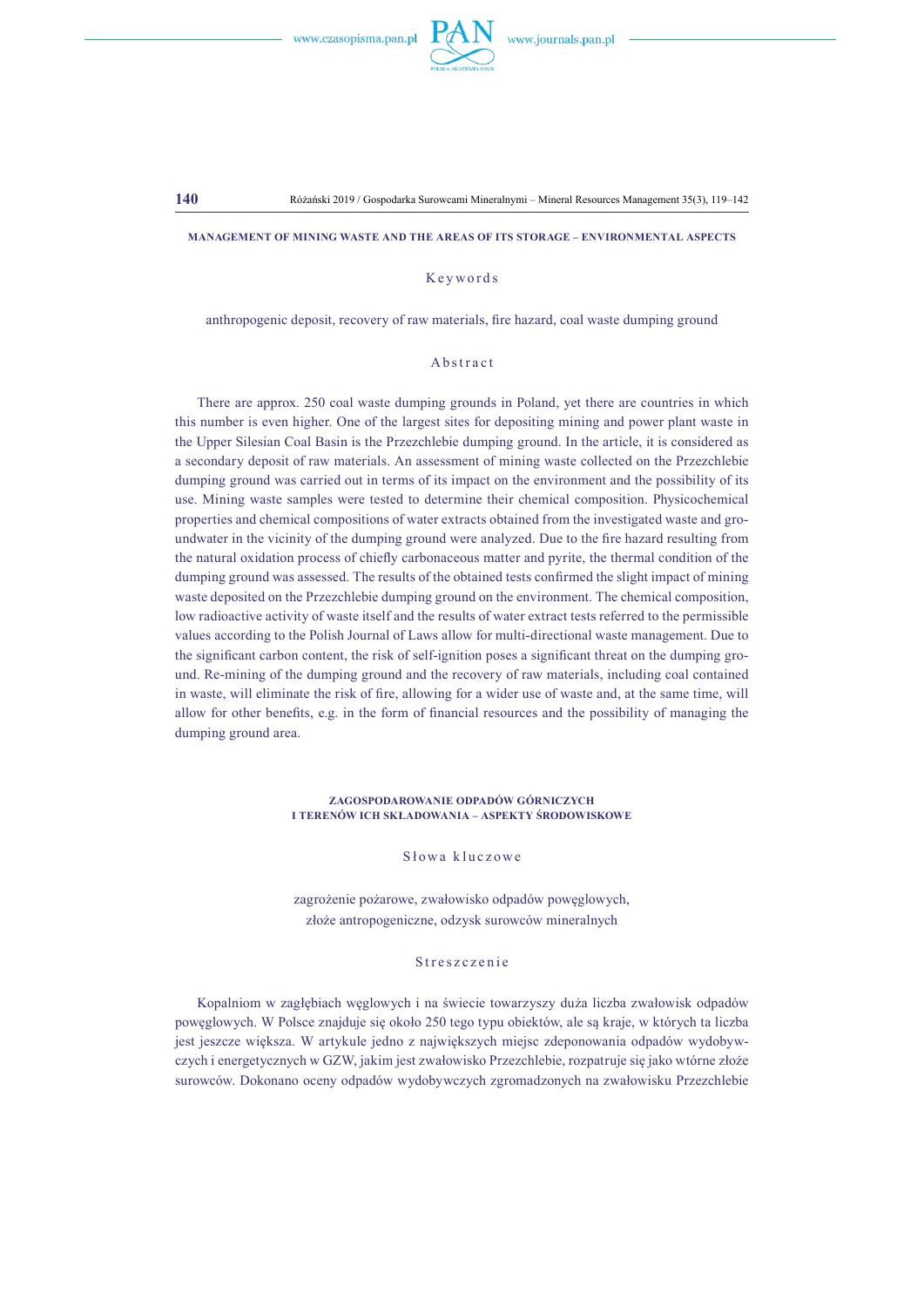

Różański 2019 / Gospodarka Surowcami Mineralnymi – Mineral Resources Management 35(3), 119–142 **141**

pod kątem oddziaływania na środowisko i możliwości ich wykorzystania. Próbki odpadów górniczych poddano badaniom w celu określenia ich składu chemicznego. Wykonano badania własności fizykochemicznych i składu chemicznego wyciągów wodnych uzyskanych z badanych odpadów oraz wód podziemnych znajdujących się w sąsiedztwie zwałowiska. Ze względu na zagrożenie pożarowe wynikające z naturalnego procesu utleniania głównie substancji węglowej i pirytu dokonano oceny stanu termicznego zwałowiska. Wyniki uzyskanych badań potwierdziły nieznaczny wpływ odpadów górniczych zdeponowanych na zwałowisku Przezchlebie na środowisko. Skład chemiczny, niska aktywność promieniotwórcza samych odpadów oraz wyniki badań wyciągów wodnych pozwalają na wielokierunkowe zagospodarowanie odpadów. Ze względu na znaczącą zawartość substancji węglowej (do 13%) istotnym zagrożeniem występującym na zwałowisku jest ryzyko samozapłonu. Reeksploatacja zwałowiska i odzysk surowców, w tym węgla zawartego w odpadach, zredukuje zagrożenie pożarowe, pozwoli na szersze wykorzystanie odpadów, a jednocześnie pozwoli na uzyskanie innych korzyści np. w postaci środków finansowych i możliwości zagospodarowania terenu zwałowiska.